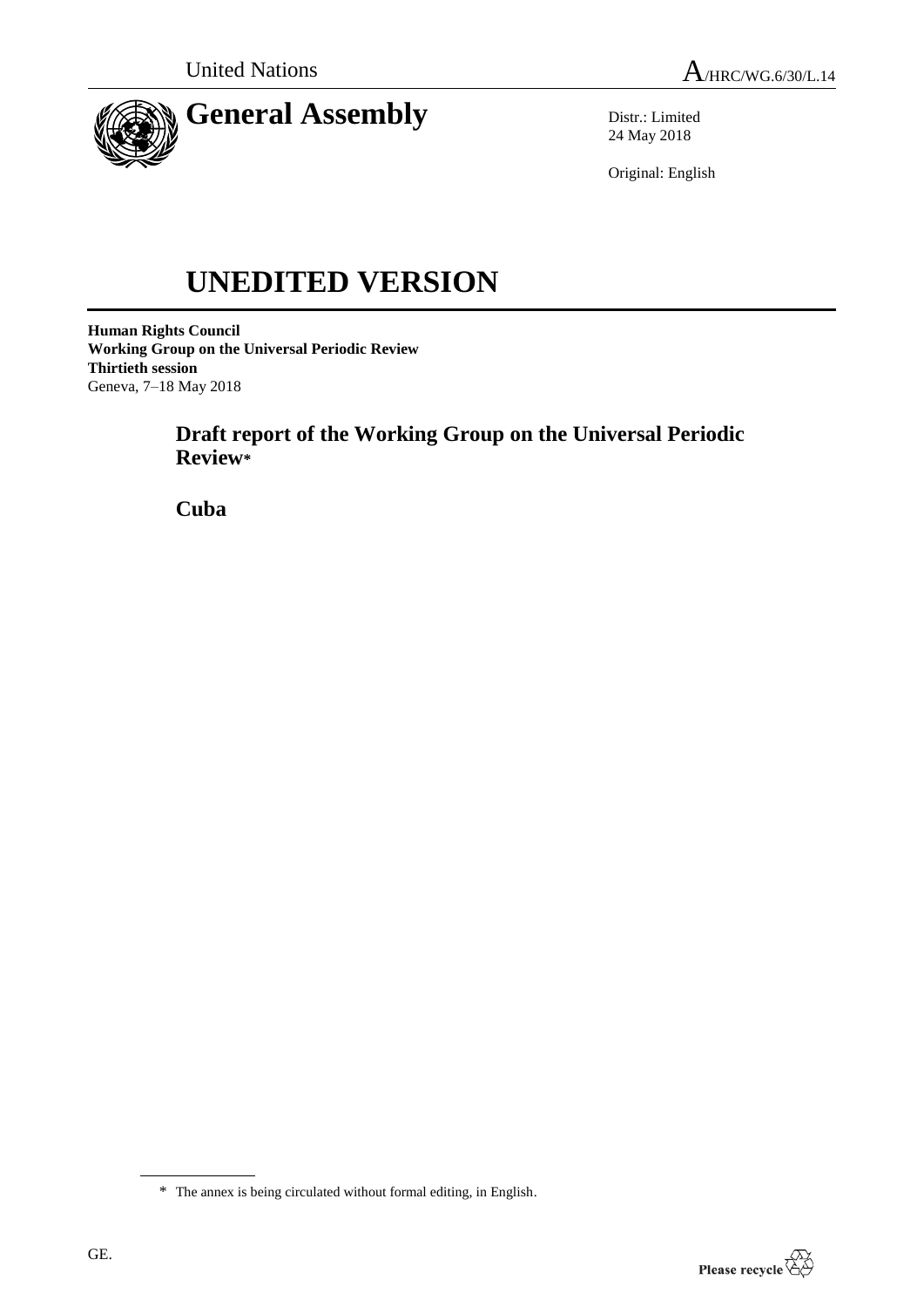## **Introduction**

1. The Working Group on the Universal Periodic Review, established in accordance with Human Rights Council resolution  $5/1$ , held its thirtieth session from 7 to 18 May 2018. The review of Cuba was held at the  $16<sup>th</sup>$  meeting, on 16 May 2018. The delegation of Cuba was headed by H.E. Mr. Bruno Eduardo Rodriguez Parrilla, Minister of Foreign Affairs of the Republic of Cuba. At its 18<sup>th</sup> meeting, held on 18 May 2018, the Working Group adopted the report on Cuba.

2. On 10 January 2018, the Human Rights Council selected the following group of rapporteurs (troika) to facilitate the review of Cuba: Egypt, Nepal and Peru.

3. In accordance with paragraph 15 of the annex to Human Rights Council resolution 5/1 and paragraph 5 of the annex to Council resolution 16/21, the following documents were issued for the review of Cuba:

(a) A national report submitted/written presentation made in accordance with paragraph 15 (a) (A/HRC/WG.6/30/CUB/1);

(b) A compilation prepared by the Office of the United Nations High Commissioner for Human Rights (OHCHR) in accordance with paragraph 15 (b) (A/HRC/WG.6/30/CUB/2);

(c) A summary prepared by OHCHR in accordance with paragraph 15 (c) (A/HRC/WG.6/30/CUB/3).

4. A list of questions prepared in advance by Belgium, Brazil, Germany, Liechtenstein, Malta, Portugal, Slovenia, Spain, Sweden, Switzerland, United Kingdom of Great Britain and Northern Ireland and United States of America was transmitted to Cuba through the troika. These questions are available on the website of the universal periodic review.

## **I. Summary of the proceedings of the review process**

#### **A. Presentation by the State under review**

5. The delegation presented the national report and stressed that it was the result of a participatory consultative process involving both government and civil society entities.

6. The delegation stated that under the governments imposed by the United States until 1959, 45 per cent of children did not attend schools; 85 per cent of persons lacked running water; farmers lived without rights and in poverty, without ever owning the land they tilled; and immigrants were brutally exploited. Extrajudicial executions, enforced disappearances and torture were recurrent and discrimination, poverty and exclusion were rampant. The Cuban Revolution led by Fidel Castro Ruz transformed this situation and, since then, Cuba had continued to improve its economic and social development model with the purpose of strengthening its political system, which enjoyed full popular support.

7. Cuba had continued to strengthen its legal and institutional framework for the protection and promotion of human rights and had improved the mechanisms available to the population to denounce any infringement of their rights. The protection of the right to life continued to be the highest priority and law enforcement authorities fulfilled their duties in accordance with the law and were subject to rigorous control processes and popular scrutiny.

8. Cuba had strengthened people's participation in government decision making and the exercise of lawfully recognized freedoms, including civil and political rights. The delegation noted that in Cuba there was a plurality of ideas and rich debates about different aspects of the civil, political, economic, social and cultural life of the nation. In this regard, the delegation highlighted that more than 1.6 million Cubans participated in the consultation of the Conceptualization of Cuba's Economic and Social Model for Socialist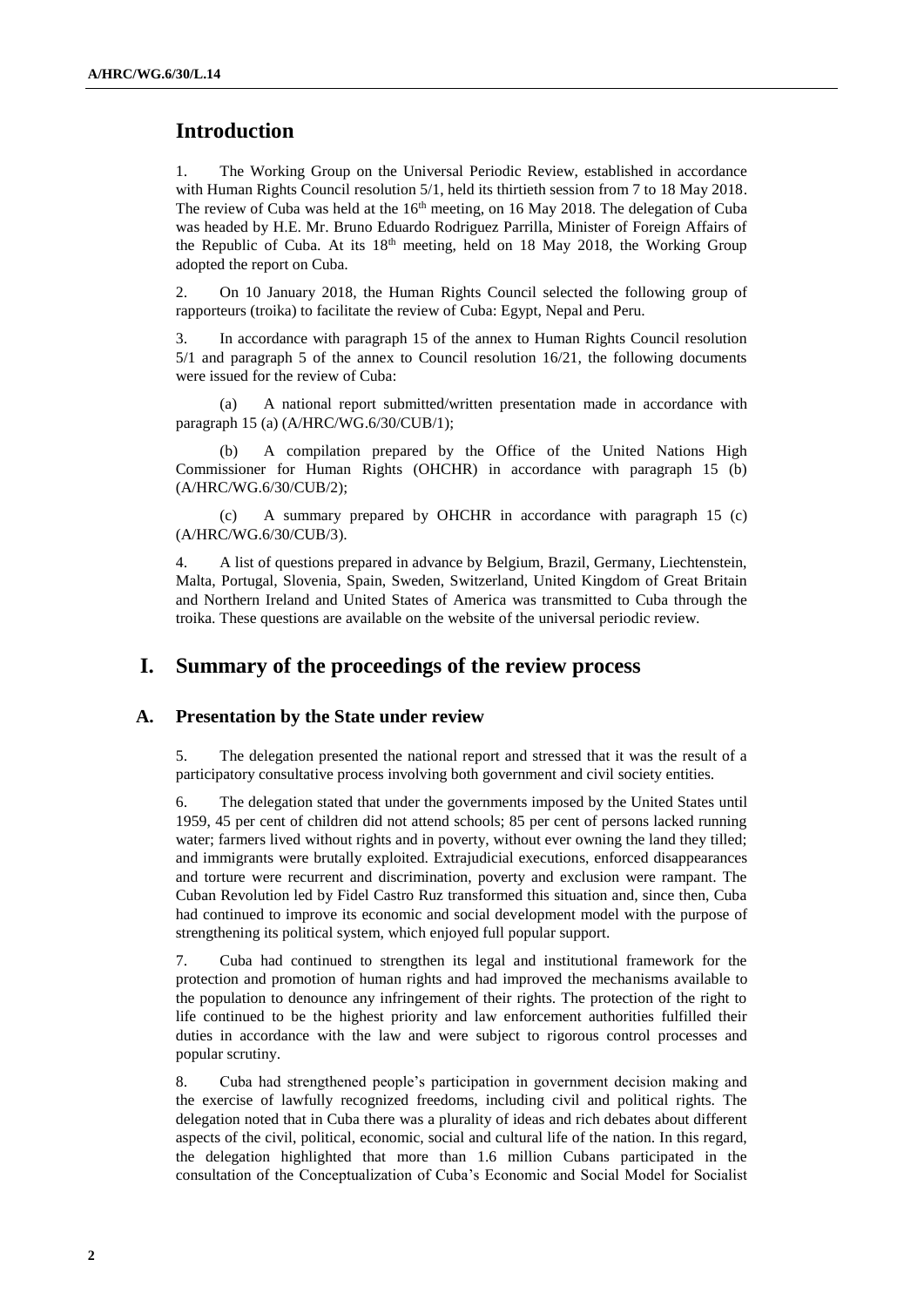Development and the Fundamentals for the National Economic and Social Development Plan by the Year 2030.

9. The delegation also noted that in Cuba the right to participate in the conduction of public affairs was not limited to the electoral processes and stressed that there was not one single model of democracy or an agreed formula on this concept. Elections in Cuba were held periodically and in absolute freedom in accordance with the electoral law, and were characterized by the existence of automatic and public electoral registries; popular appointment of candidates and high turnout levels.

10. At the recent election of deputies to the National People's Power Assembly, 86 per cent of the voting-eligible population voted, with 94 per cent of valid ballots. These results, which are not achieved in countries usually portrayed as ideal democracy models, showed the high level of legitimacy and popular support enjoyed by the Cuban political system. The National Assembly represented the Cuba's society in all its diversity. Fifty three per cent of deputies were women and 41 per cent were black and mulatto; the average age of deputies was 49 years and 13 per cent was between 18 and 35 years of age. This would be the first mandate for 56 per cent of elected deputies.

11. The delegation indicated that Cuba continued promoting the right to full equality. This was a permanent goal that Cuba would continue to pursue non-stop and without setbacks. Progress had been made to prevent and cope with manifestations of discrimination based on sexual orientation and gender identity. Cuba had also strengthened programs aimed at the protection of children and youths; older persons and persons with disabilities.

12. Cuba's civil society consolidated itself as an important actor on the national scene, with the existence of more than 2200 organizations. In Cuba a priority obligation of the State was to guarantee the exercise of human rights and thousands of human rights defenders in every sphere of social life enjoyed government recognition. However, as it occurred in many other countries where the rule of law prevailed, in Cuba the legal system could not be infringed upon or subverted to satisfy a foreign agenda that called for a change of regime, the constitutional order and the political system.

13. The delegation reported that Cuba cooperated with the UN human rights mechanisms which were universal and non-discriminatory. Cuba was a party to 44 of the 61 international human rights instruments and was among the States with higher levels of ratifications. In 2017, Cuba had received the visits of the Special Rapporteur on trafficking in persons, and of the Independent Expert on human rights and international solidarity.

14. The delegation acknowledged that, despite the achievements, Cuba was aware of the remaining challenges and was striving to solve them. It stressed that the people deserved efficient institutions to improve the wellbeing and quality of life and promote social justice. In this regard, the delegation quoted the then President Raúl Castro, who in December 2017 stated: "In this period, efforts have been reinforced and intensified with greater comprehensiveness and scope, such that we are capable of, at the same time that we unify the currency system, overcoming the existing distortions in terms of subsidies, prices, and wholesale and retail rates and, as is logical, pensions and salaries in the state sector of the economy." The delegation also informed that Cuba would soon engage in a process to reform its Constitution, characterized by broad popular participation.

15. The delegation stressed that the strengthening of the economic, commercial and financial blockade imposed by the United States against Cuba and its extraterritorial implementation caused deprivations and continued to be the main obstacle to the country's development. This policy, rejected by the international community, violated the purposes and principles of the UN Charter and International Law and represented a flagrant, massive and systematic violation of the human rights of the Cuban people, thus qualifying as an act of genocide under the Convention for the Prevention and Punishment of the Crime of Genocide of 1948. The delegation also demanded the return to Cuba of the territory usurped by the US Naval Base in Guantánamo, where the United States maintained a detention camp in which serious human rights violations were committed.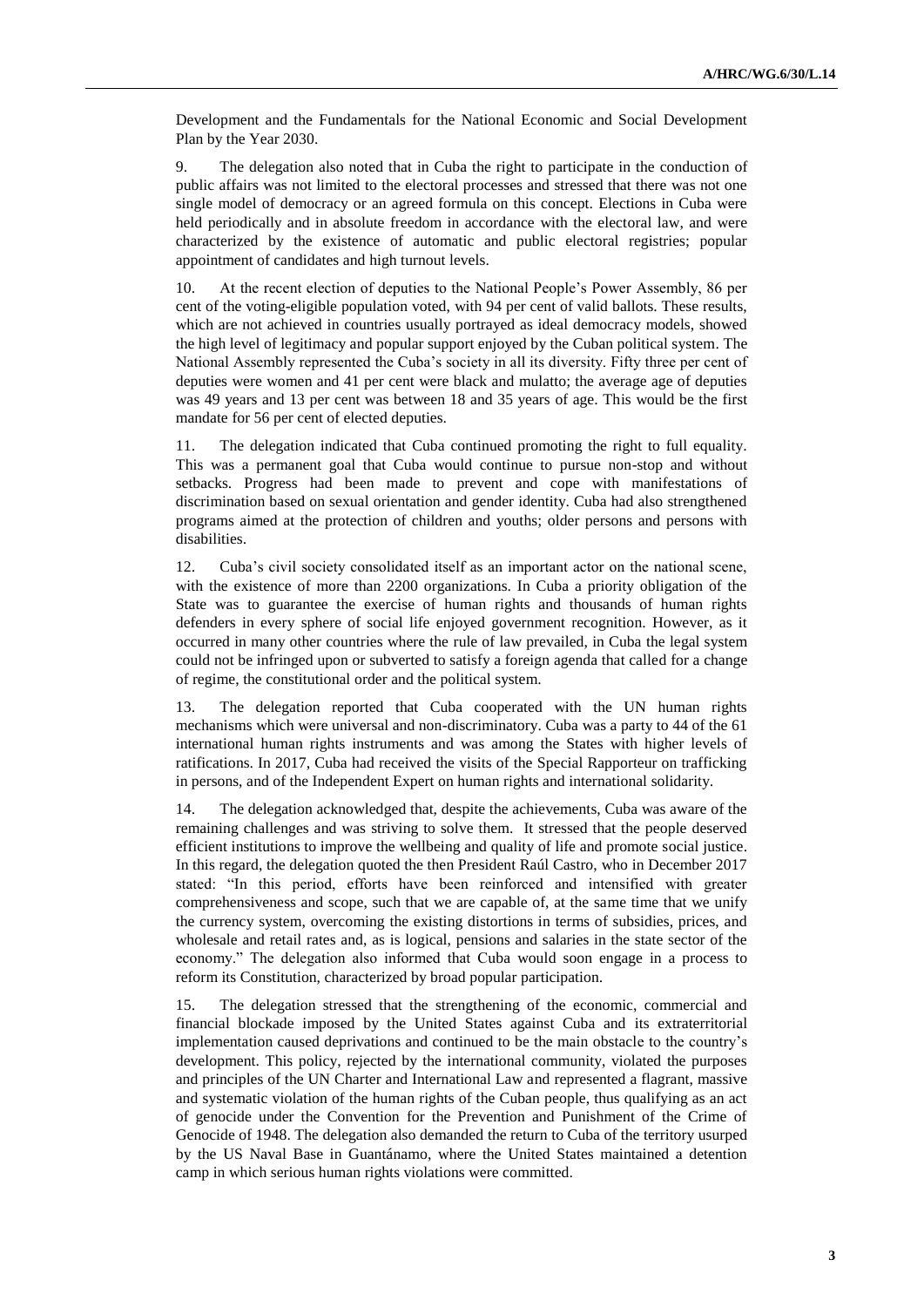16. Finally, the delegation expressed its openness to dialogue and its will to offer all the necessary information during the UPR process, in which there should be no double standards or politically motivated manipulations. It concluded by quoting the President of the Council of State and Ministers, Miguel Díaz-Canel Bermúdez, who in April 2018 said: "there is no room for a transition that ignores or destroys the legacy of so many years of struggle. In Cuba, by the decision of the people, there is only room for the continuity of that legacy with the Revolution and the founding generation, without giving up to pressures, without fear and setbacks, always defending our truths and reasons, without ever renouncing sovereignty and independence, development programs and our own dreams."

#### **B. Interactive dialogue and responses by the State under review**

17. During the interactive dialogue, 143 delegations made statements. Recommendations made during the dialogue are to be found in section II of the present report.

18. Venezuela (Bolivarian Republic of), Eritrea, Estonia, Ethiopia, Finland, France, Gabon, Georgia, Germany, Ghana, Greece, Guinea, Guyana, Haiti, Honduras, Iceland, India, Indonesia, Iran (Islamic Republic of), Iraq, Ireland, Italy, Jamaica, Japan, Jordan, Kazakhstan, Kenya, Kuwait, Kyrgyzstan, the Lao People's Democratic Republic, Latvia, Lebanon, Lesotho, Libya, Liechtenstein, Lithuania, Madagascar, Malaysia, Maldives, Mali, Malta, Mauritania, Mexico, Mongolia, Montenegro, Mozambique, Myanmar, Namibia, Nepal, the Netherlands, New Zealand, Nicaragua, the Niger, Nigeria, Norway, Oman, Pakistan, Paraguay, Peru, the Philippines, Poland, Portugal, Qatar, Romania, the Russian Federation, Rwanda, Saudi Arabia, Senegal, Serbia, Singapore, Slovakia, Slovenia, South Africa, Spain, Sri Lanka, the State of Palestine, Sudan, Sweden, Switzerland, the Syrian Arab Republic, Tajikistan, Thailand, Timor-Leste, Togo, Tunisia, Turkey, Turkmenistan, Uganda, Ukraine, the United Arab Emirates, the United Kingdom of Great Britain and Northern Ireland, the United Republic of Tanzania, the United States of America, Uruguay, Uzbekistan, Equatorial Guinea, Viet Nam, Yemen, Zambia, Zimbabwe, Afghanistan, Algeria, Angola, Argentina, Australia, Austria, Azerbaijan, Bahrain, Bangladesh, Barbados, Belarus, Belgium, Benin, Bhutan, Bolivia (Plurinational State of), Bosnia and Herzegovina, Botswana, Brazil, Brunei Darussalam, Bulgaria, Burkina Faso, Burundi, Cabo Verde, Cambodia, Canada, Chile, China, the Congo, Costa Rica, Côte d'Ivoire, Croatia, Cyprus, Czech Republic, the Democratic People's Republic of Korea, the Democratic Republic of the Congo, Djibouti, the Dominican Republic, Ecuador, El Salvador, Morocco, Trinidad and Tobago, and Egypt made recommendations. The Bahamas made a statement. The complete version of the statements can be found in the webcast archived on the UN website.

19. In response to the questions formulated during the interactive dialogue, the delegation reiterated that in Cuba law enforcement authorities acted in strict compliance with the law. If unlawful violations were committed by official authorities, the penalties were more severe. It added that in Cuba no person was unlawfully or arbitrarily arrested and no person was prosecuted or convicted except by a competent court under laws prior to the offense concerned.

20. The delegation stated that Cuba's cultural policy had promoted and protected cultural rights and that there was a broad network of cultural institutions in the country aimed at ensuring support for creators.

21. With regard to the situation of persons deprived of their liberty, the delegation informed that Cuba ensured fair treatment and decent living conditions in penitentiary facilities. Detentions were carried out in accordance with criminal procedure and in compliance with due-process guarantees. In addition, Cuba's public health system provided universal coverage and free care. Cuba had 80.2 doctors per 10,000 inhabitants and fourteen communicable diseases had been eliminated.

22. The delegation highlighted that the Cuban political and electoral systems, the government structures and functions, human rights, the guarantees for their exercise and the duties of citizens were regulated by legal provisions. It also stated that Cuban judges were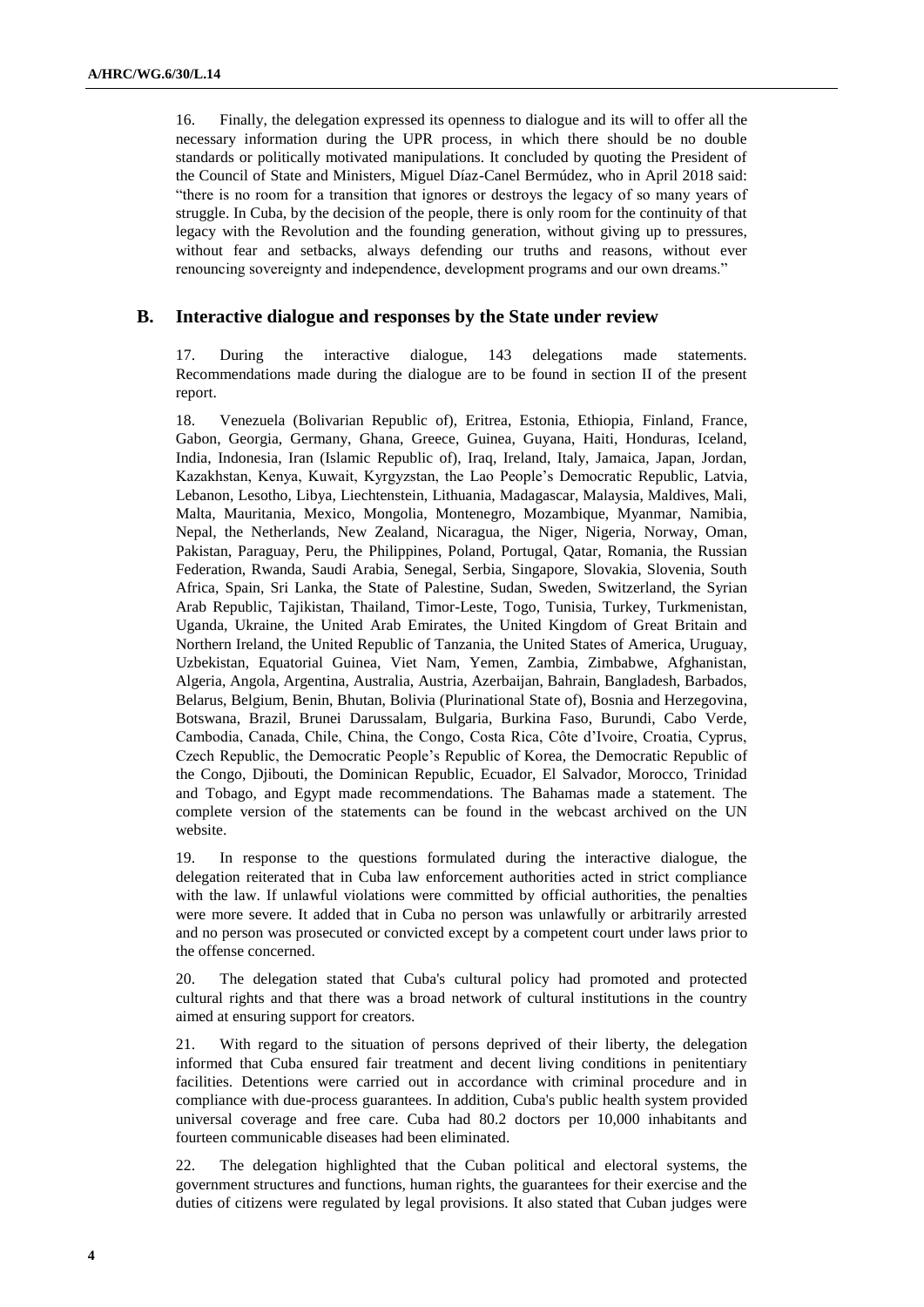independent in their functions and only owed obedience to the law, as a higher-ranking principle in Cuba's legal system.

23. Finally, the delegation indicated that Cuba strengthened the protection of workers, including non-state actors, enabled full employment and the incorporation of young people into work, protected women and strengthened social security and assistance.

## **II. Conclusions and/or recommendations**

**24. The following recommendations will be examined by Cuba, which will provide responses in due time, but no later than the thirty-ninth session of the Human Rights Council:**

24.1 **Ratify the International Covenant on Civil and Political Rights (Austria); (Japan) (Liechtenstein); Consider to ratify the International Covenant on Economic, Social and Cultural Rights (Côte d'Ivoire); Ratify the International Covenant on Economic, Social and Cultural Rights (Niger); Consider ratification of the International Covenant on Economic, Social and Cultural Rights, and the International Covenant on Civil and Political Rights respectively (Cyprus); Consider ratifying the International Covenant on Civil and Political Rights and the International Covenant on Economic, Social and Cultural Rights (El Salvador); Consider the ratification of the International Covenant on Civil and Political Rights (Chile); Ratify the International Covenant on Civil and Political Rights and the International Covenant on Economic, Social and Cultural Rights (Mexico); (Nepal); (Paraguay); (Slovakia); (France); (Portugal); (Australia); Ratify the International Covenant on Civil and Political Rights and the International Covenant on Economic, Social and Cultural Rights, as previously recommended (Poland); Ratify without delay the International Covenant on Civil and Political Rights and the International Covenant on Economic, Social and Cultural Rights (Germany); Consider the ratification of the international human rights covenants (Peru); Finalize the process of ratification of the main international covenants, including the International Covenant on Civil and Political Rights and the International Covenant on Economic, Social and Cultural Rights (Spain)**<sup>1</sup> **;**

24.2 **Quickly proceed towards ratification of both, the International Covenant on Civil and Political Rights and the International Covenant on Economic, Social and Cultural Rights, without reservations (Norway);**

24.3 **Consider ratifying the International Covenant on Economic, Social and Cultural Rights and the International Covenant on Civil and Political Rights (Greece);**

24.4 **Ratify the International Covenant on Civil and Political Rights and establish a legal and institutional framework that guarantee the free exercise of the rights enshrined in it, including the right to freedom of expression, assembly and peaceful association, and sign and ratify the Optional Protocol of the Convention against Torture and Other Cruel, Inhuman or Degrading Treatment or Punishment (Costa Rica);**

24.5 **Ratify and implement the International Covenant on Civil and Political Rights and the International Covenant on Economic, Social and Cultural Rights (Croatia);**

 $<sup>1</sup>$  The complete recommendation, as read out during the interactive dialogue, was: "Finalize the process"</sup> of ratification of the main international covenants, including the International Covenant on Civil and Political Rights, the International Covenant on Economic Social and Cultural Rights, as well as other instruments such as the Optional Protocol to the Convention Against Torture and Other Cruel, Inhuman or Degrading Treatment or Punishment."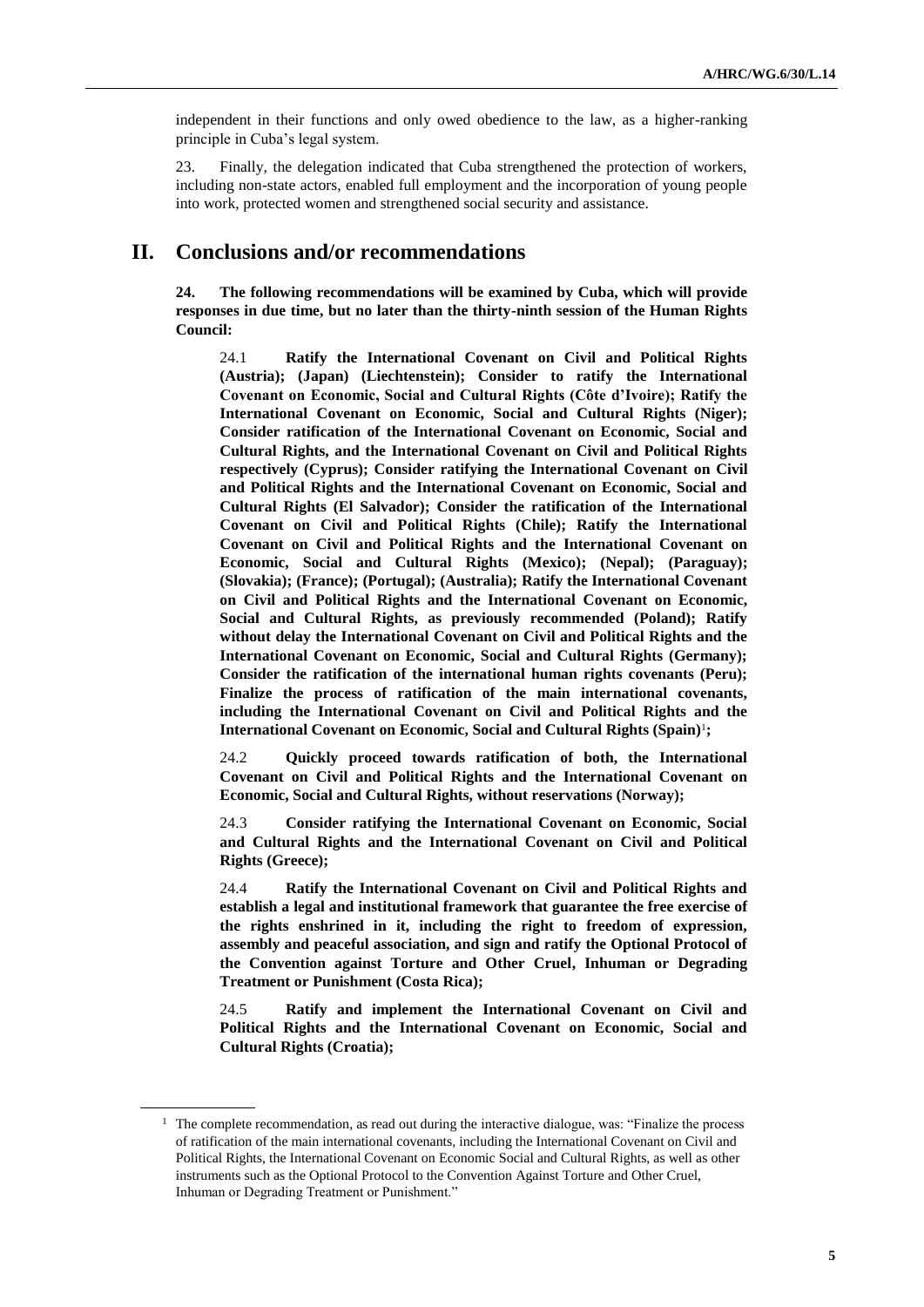24.6 **Ratify the International Covenant on Civil and Political Rights and the International Covenant on Economic, Social and Cultural Rights (Trinidad and Tobago);**

24.7 **Ratify the International Covenant on Civil and Political Rights and the International Covenant on Economic, Social and Cultural Rights (Italy);**

24.8 **Accede to the International Covenant on Civil and Political Rights and the International Covenant on Economic, Social and Cultural Rights and bring national legislation in compliance with these Covenants including by ensuring unhindered internet access (Czechia);**

24.9 **Consolidate the legal and institutional framework for the promotion and protection of human rights, among others through expediting the ratification process of the International Covenant on Civil and Political Rights and the International Covenant on Economic, Social and Cultural Rights (Indonesia);**

24.10 **Ratify the International Covenant on Civil and Political Rights and both its optional protocols (Estonia);**

24.11 **Ratify the International Covenant on Civil and Political Rights and its Second Optional Protocol (Lithuania);**

24.12 **Consider ratifying the International Covenant on Economic, Social and Cultural Rights (Malta);**

24.13 **Ratify, without delay, the International Covenant on Civil and Political Rights and the International Covenant on Economic, Social and Cultural Rights (Finland);**

24.14 **Ratify the International Covenant on Civil and Political Rights and the International Covenant on Economic, Social and Cultural Rights without restrictions (Sweden);**

24.15 **Act in accordance with and ratify the already signed International Covenant on Civil and Political Rights and International Covenant on Economic, Social and Cultural Rights without restrictions to freedom of expression, freedom of press or freedom of assembly and incorporate them into its national legislation (Netherlands);**

24.16 **Ratify the International Convention on the Protection of the Rights of All Migrant Workers and Members of Their Families (Niger); Ratify those international instruments to which it is not yet a party, in particular the International Convention on the Protection of the Rights of All Migrant Workers and Members of Their Families (Honduras);**

24.17 **Ratify the Optional Protocol to the Convention against Torture and Other Cruel, Inhuman or Degrading Treatment or Punishment (France) (Portugal); Consider acceding to the Optional Protocol to the Convention against Torture and Other Cruel, Inhuman or Degrading Treatment or Punishment at the earliest convenience (Ghana); Ratify main international instruments such as the Optional Protocol to the Convention Against Torture and Other Cruel, Inhuman or Degrading Treatment or Punishment. (Spain)<sup>2</sup> ;**

24.18 **Ratify the Rome Statute of the International Criminal Court (Austria); (France.2); Ratify the Rome Statute of the International Criminal Court and fully align national legislation with all obligations under the Rome** 

<sup>&</sup>lt;sup>2</sup> The complete recommendation, as read out during the interactive dialogue, was: "Finalize the process" of ratification of the main international covenants, including the International Covenant on Civil and Political Rights, the International Covenant on Economic Social and Cultural Rights, as well as other instruments such as the Optional Protocol to the Convention Against Torture and Other Cruel, Inhuman or Degrading Treatment or Punishment."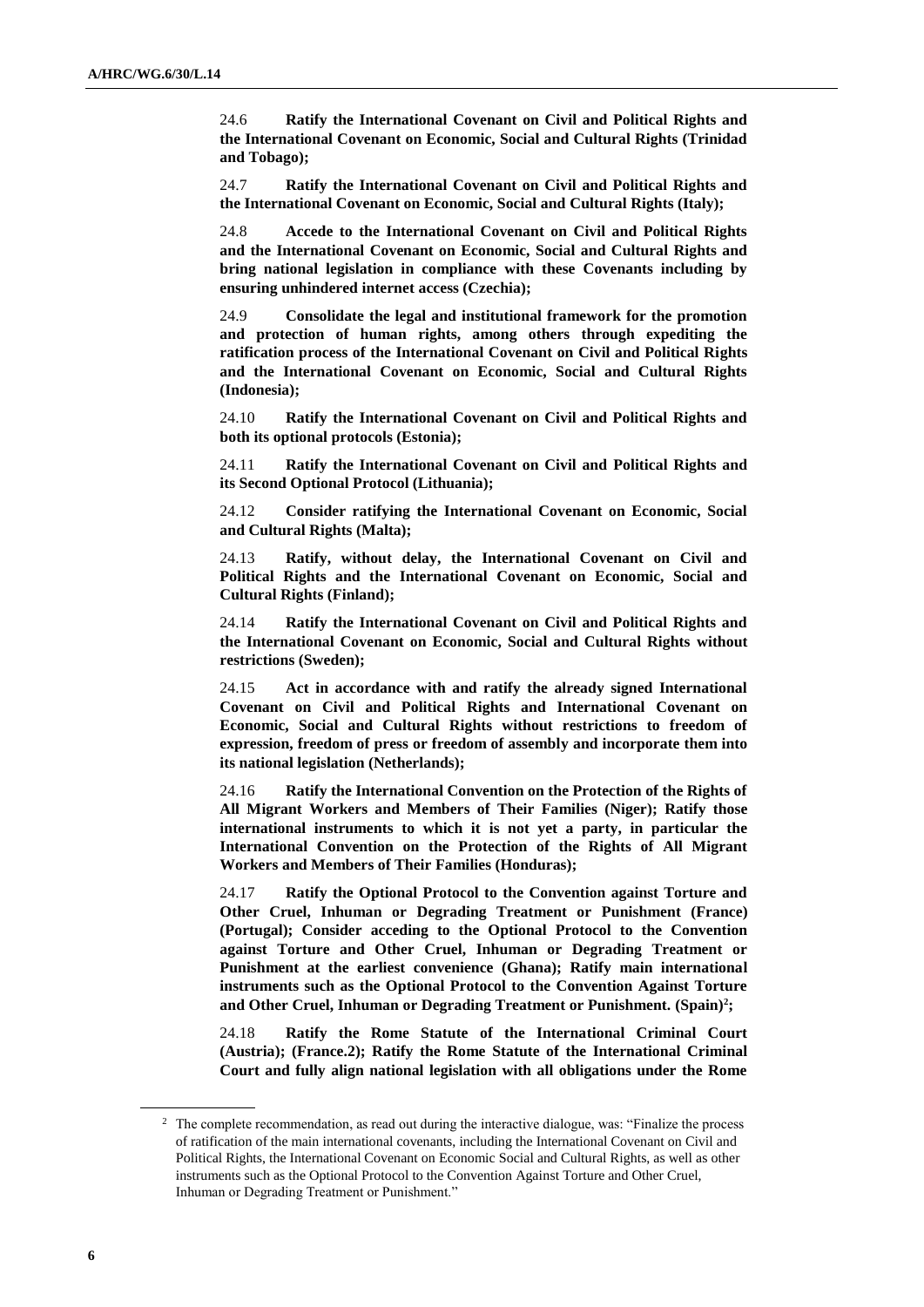**Statute (Latvia); Ratify the Rome Statute on the International Criminal Court in its 2010 version, including the Kampala amendments on the crime of aggression, and review its national legislation in order to ensure full alignment with the Statute (Liechtenstein);**

24.19 **Ratify the ILO Protocol of 2014 to the Forced Labour Convention (Portugal);**

24.20 **Ratify the International Covenant on Civil and Political Rights and the International Covenant on Economic, Social and Cultural Rights, as previously recommended (Romania);**

24.21 **Ratify the core international human rights treaties, namely the International Covenant on Civil and Political Rights and the International Covenant on Economic, Social and Cultural Rights (Slovenia);**

24.22 **Ratify the core human rights documents: International Covenant on Civil and Political Rights and International Covenant on Economic, Social and Cultural Rights (Ukraine);**

24.23 **Consider ratifying the Optional Protocol to the Convention against Torture and Other Cruel, Inhuman or Degrading Treatment or Punishment (Greece);**

24.24 **Ratify the Optional Protocol to the Convention against Torture and Other Cruel, Inhuman or Degrading Treatment or Punishment (Bosnia and Herzegovina);**

24.25 **Ratify the Optional Protocol to the Convention against Torture and Other Cruel, Inhuman or Degrading Treatment or Punishment (Estonia);**

24.26 **Consider ratifying the Optional Protocol to the Convention against Torture and Other Cruel, Inhuman or Degrading Treatment or Punishment (Georgia);**

24.27 **Ratify the Second Optional Protocol to the International Covenant on Civil and Political Rights, aiming at the abolition of the death penalty (Liechtenstein) (Togo); Consider ratifying the Second Optional Protocol to the International Covenant on Civil and Political Rights with a view to abolish death penalty, as previously recommended (Uruguay);**

24.28 **Ratify the Optional Protocol to the Convention on the Elimination of All Forms of Discrimination against Women (Bosnia and Herzegovina);**

24.29 **Ratify the Optional Protocol to the Convention on the Elimination of All Forms of Discrimination Against Women (Democratic Republic of the Congo); Accede to the Optional Protocol to the United Nations Convention on the Elimination of All Form of Discrimination against Women, as previously recommended (Liechtenstein);**

24.30 **Consider ratifying the Optional Protocol to the Convention on the Elimination of All Forms of Discrimination against Women (Slovenia);**

24.31 **Subscribe the Optional Protocol to the Convention on the Rights of Persons with Disabilities (El Salvador);**

24.32 **Consider becoming a party to the International Convention on the Rights of All Migrant Workers and their Families (Sri Lanka);**

24.33 **Ratify the Optional Protocol to the Convention on the Rights of the Child on a communications procedure (Kenya);**

24.34 **Ratify the Optional Protocol to the Convention on the Rights of the Child on a communications procedure (Slovakia);**

24.35 **Issue and implement a standing invitation to all special procedures (Czechia);**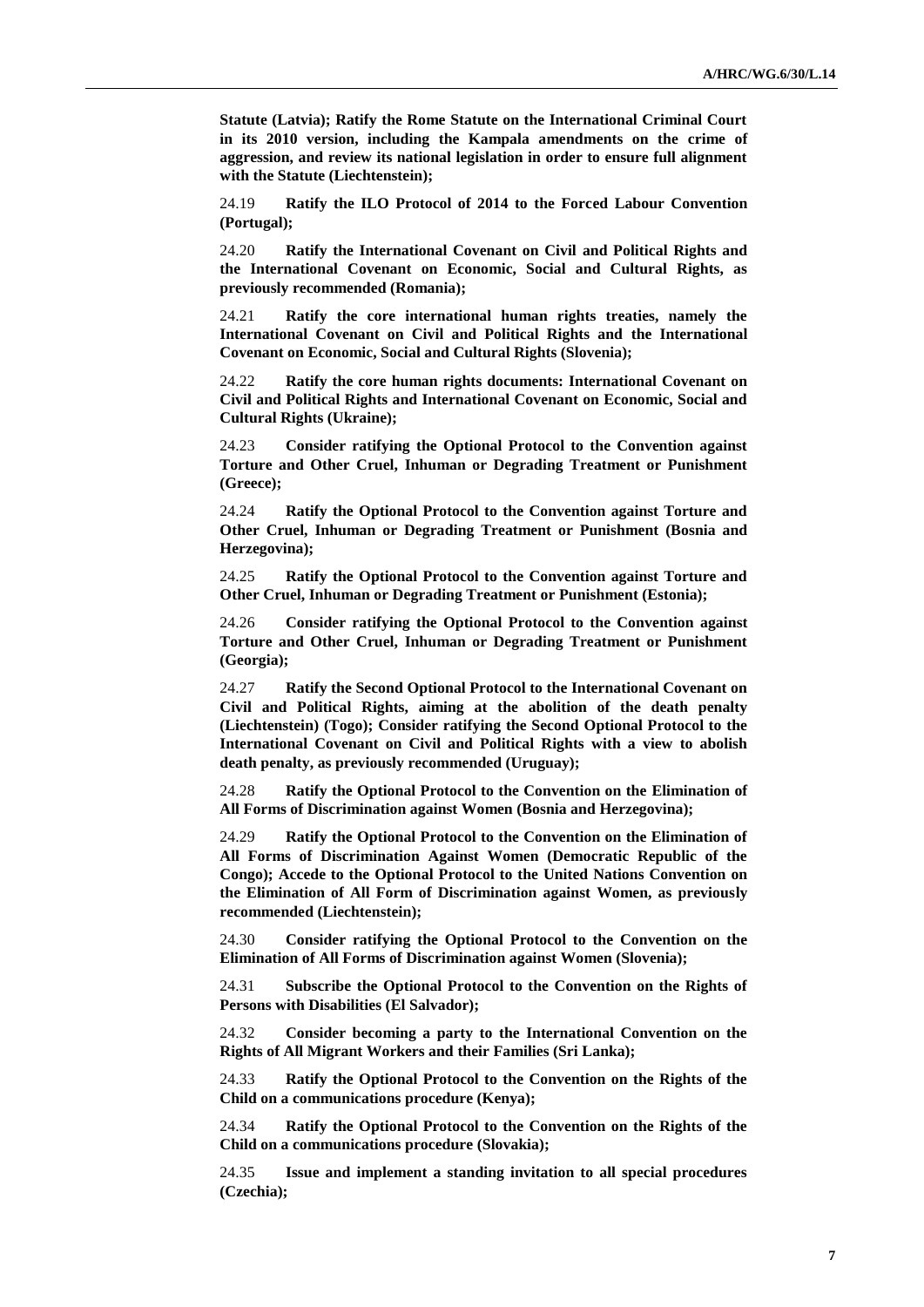24.36 **Respond positively to pending visit requests by the special procedures mandate-holders of the Human Rights Council and consider the extension of a standing invitation to all mandate-holders (Latvia);**

24.37 **Extend invitations to the UN Special Rapporteurs on the promotion and protection of the right to freedom of opinion and expression, on the rights to freedom of peaceful assembly and of association, and on the situation of human rights defenders (Finland);**

24.38 **Issue a standing invitation to all Special Procedures, including those working in the field of civil and political rights (Norway); Extend an open and permanent invitation to the Special Procedure mandate holders (Spain);**

24.39 **Issue a standing invitation to the Special Procedures of the Human Rights Council, including all Special Rapporteurs (Sweden);**

24.40 **Extend a permanent invitation to all special procedures of the Human Rights Council (Switzerland);**

24.41 **Continue constructive cooperation with the United Nations Human Rights mechanisms (Tajikistan);**

24.42 **Cooperate closely with human rights monitoring mechanisms (Ukraine);**

24.43 **Fully cooperate with human rights mechanisms and grant them unhindered access to Cuba including to government officials, civil society organizations and human rights defenders, to prisons and detention centers (Germany);**

24.44 **Recognize the competence of treaty bodies to consider individual complaints (Ukraine);**

24.45 **Consider ratifying the 1951 Convention relating to the Status of Refugees (Lesotho);**

24.46 **Continue to strengthen the country's institutional and legal frameworks to enhance the promotion and protection of human rights (Zimbabwe);**

24.47 **Continue moving forward in the study of legislative amendments or new legislation, necessary to achieve even better results in the promotion and protection of human rights (Angola);**

24.48 **Continue on the very encouraging trajectory of progress made with respect to its commitment to the protection and promotion of human rights (Barbados);**

24.49 **Continue to strengthen the democratic, popular and representative nature of the social order, state institutions and laws that ensure social justice for the whole population (Belarus);**

24.50 **Further strengthen legal and institutional frameworks for the protection of human rights (Bhutan);**

24.51 **Maintain the political will to promote the broadest possible enjoyment of civil and political rights, the protection of which is recognized by the Constitution and laws (Plurinational State of Bolivia);**

24.52 **Strengthen the legislative framework to protect and promote human rights for all citizens (Egypt);**

24.53 **Continue to strengthen the principle of legality in the actions of the law enforcement authorities. (Kuwait);**

24.54 **Strengthen measures aimed at implementing the country's commitments derived from international instruments on human rights (Kyrgyzstan);**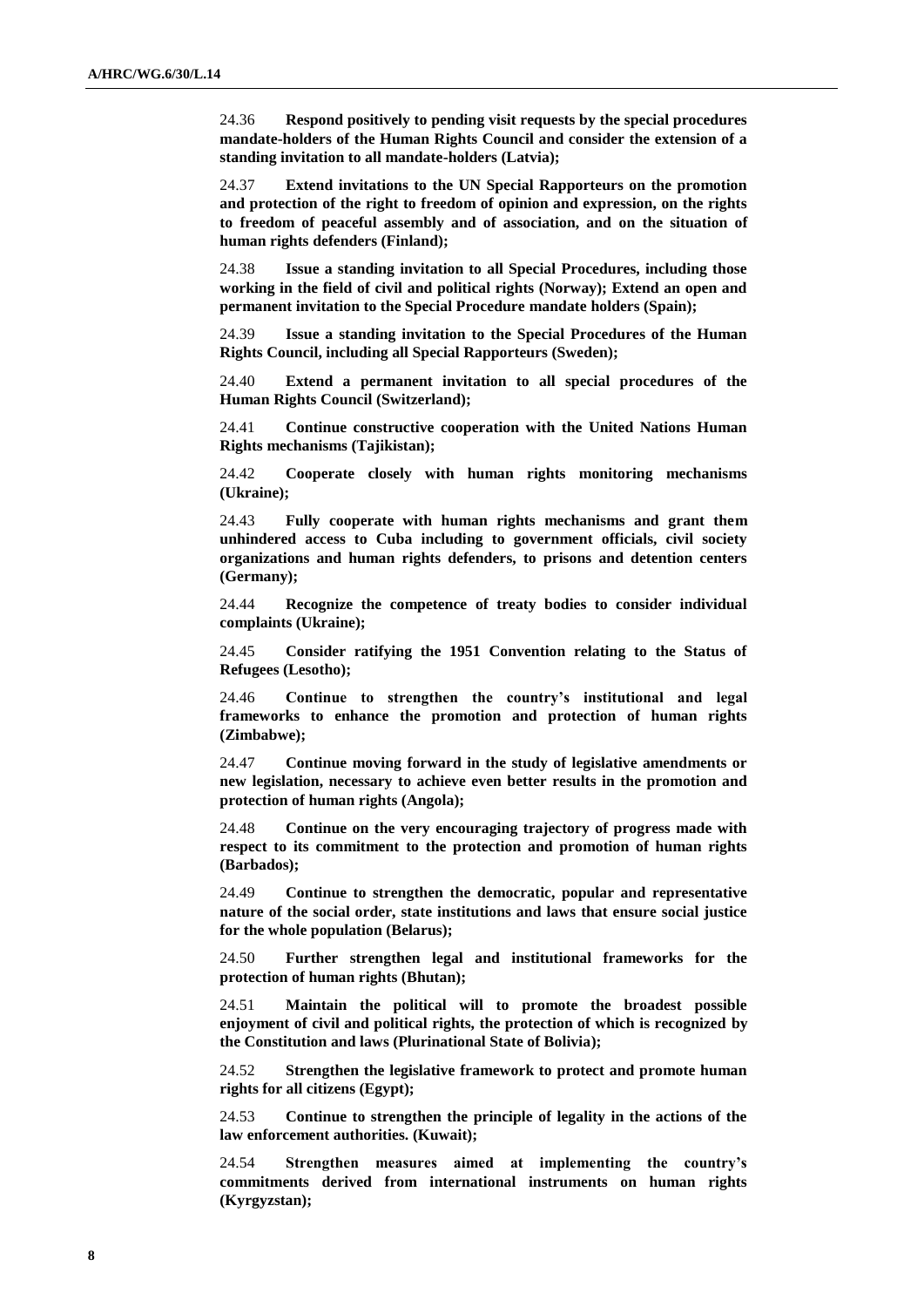24.55 **Continue the efforts to improve and strengthen human rights protection arrangements (Ethiopia);**

24.56 **Continue its efforts to encourage the participation of domestic legal institutions in international organizations with the aim to promote cooperation in the area of human rights protection (Myanmar);**

24.57 **Continue adopting measures for additional harmony between national legislation and international treaties to which Cuba is a party (Oman);**

24.58 **Strengthen national mechanisms for follow up and implementation of international human rights recommendations received by the State, through the establishment of a broad inter-institutional consultation mechanism that promotes the participation of civil society (Paraguay);**

24.59 **Incorporate the Convention against Torture and Other Cruel, Inhuman or Degrading Treatment or Punishment into its domestic law (France);**

24.60 **Continue efforts to strengthen the mechanisms and procedures to prevent and address human rights violations (State of Palestine);**

24.61 **Continue efforts to promote the integral and full development of human rights (Tunisia);**

24.62 **Ensure that the national institutions mandated to promote and protect human rights are adequately given resources to carry out their mandates (Uganda);**

24.63 **Fully implement all the international treaties it has ratified (Ukraine);**

24.64 **Continue to expand the framework of guarantees necessary for the exercise of civil and political rights, in conformity with national laws and international instruments to which Cuba is a party to (United Arab Emirates);**

24.65 **Continue measures to strengthen the capacities of national mechanisms for human rights protection (Uzbekistan);**

24.66 **Step up efforts for developing a system of human rights training (Uzbekistan);**

24.67 **Take steps towards establishing an independent National Human Rights Institution in line with the Paris Principle (Botswana);**

24.68 **Create a national human rights institution in accordance with the Paris Principles and take legal and institutional measures to guarantee the independence of judiciary (Costa Rica);**

24.69 **Establish a national human rights institution in conformity with Paris Principles (Mongolia);**

24.70 **Establish an independent national human rights institution in compliance with the Paris Principles (Montenegro);**

24.71 **Establish an independent national human rights institution in accordance with the Paris Principles (Mexico); (Nepal); (Togo); (Portugal); Establish a national institution of human rights in conformity with the Paris Principles (Uruguay); Put in place a national human rights institution in compliance with the Paris Principles (Niger); Establish a national human rights institution in accordance with the Paris Principles and end restrictions imposed on associations (France);**

24.72 **Establish an effective, public complaint handling system and fully independent institution of Ombudsman (Poland);**

24.73 **Establish an independent national human rights institution in accordance with the Paris Principles (Zambia);**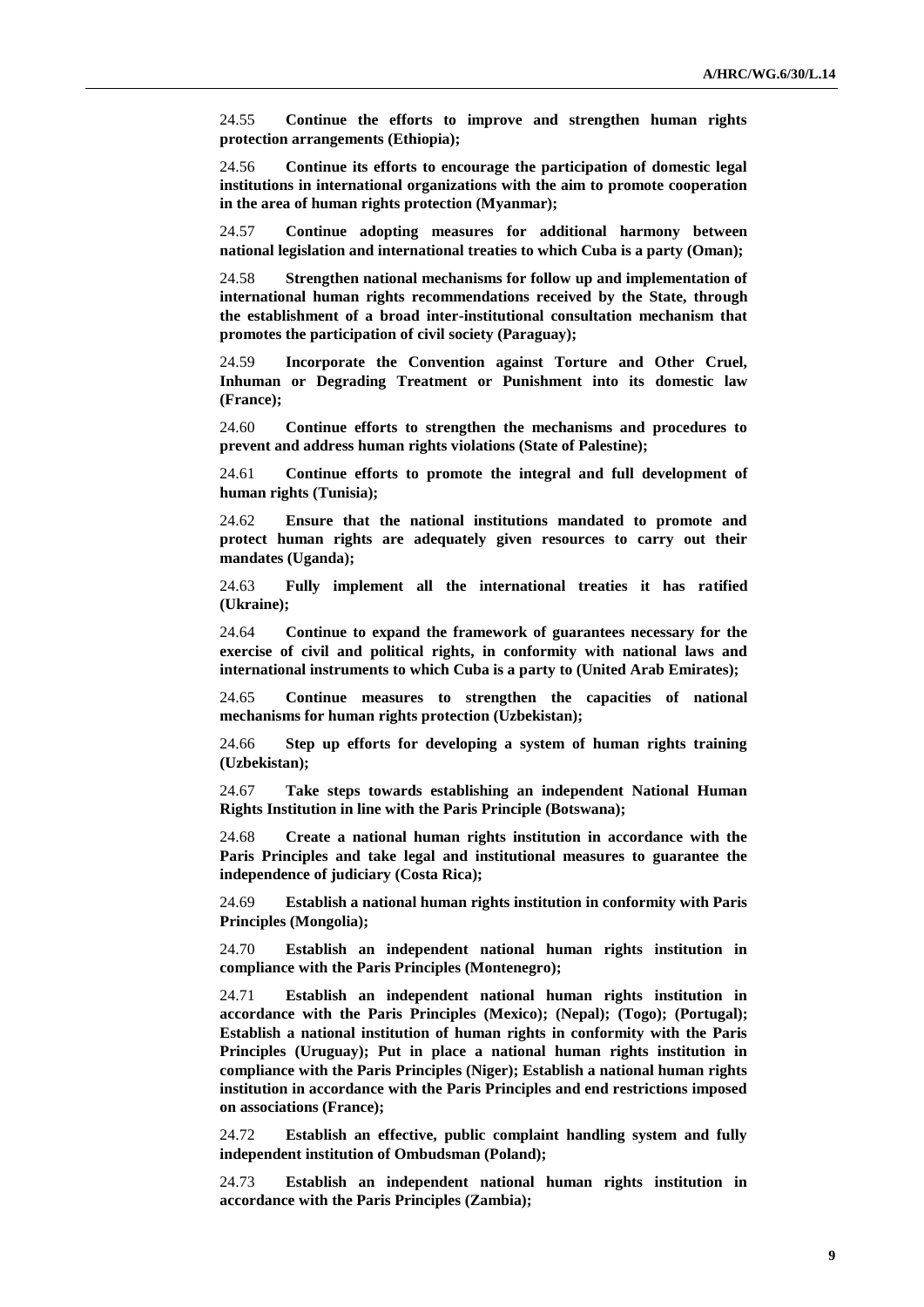24.74 **Intensify awareness campaigns to fight against racial stereotypes (Angola);**

24.75 **Continue actions to prevent manifestations of discrimination based on sexual orientation and gender identity (Plurinational State of Bolivia);**

24.76 **Maintain awareness-building campaigns on the right to free sexual orientation and gender identity (Plurinational State of Bolivia);**

24.77 **Continue developing actions to contribute to the prevention and fight against racial discrimination from a cultural perspective (Burundi);**

24.78 **Continue to implement appropriate measures to ensure equality of all its citizens (Cambodia);**

24.79 **Continue to take steps aimed at preventing and combating discrimination from a cultural point of view (Djibouti);**

24.80 **Continue to work towards a better integration of Cubans of African descent in the political, social, cultural and economic life of the country (Haiti);**

24.81 **Continue training public and law enforcement officials on preventing and combating racism (Egypt);**

24.82 **Strengthen the application of existing legal framework that prohibit and punish discrimination that affects human dignity and values (India);**

24.83 **Continue its efforts in the fight against racism and racial discrimination (Mali);**

24.84 **Continue efforts to combat racial discrimination (Peru);**

24.85 **Pursue efforts aimed at combat discriminations and at raising awareness among Cuban population of its African heritage (Senegal);**

24.86 **Continue to develop the legal and institutional framework to fight against discrimination and racial prejudices and further advocate at international fora on the eradication of racism and hate speech and the promotion of supremacist ideologies (South Africa);**

24.87 **Continue efforts to combat racism and racial discrimination and encourage more discussion about the topic in the media (Tunisia);**

24.88 **Continue efforts to counteract all forms of racial discrimination (Turkey);**

24.89 **Continue with the fight against all forms of racial discrimination (United Republic of Tanzania);**

24.90 **Continue to support the work of the Red Cross and Red Crescent Movement (Afghanistan);**

24.91 **Continue to promote initiatives on international platforms on the compliance of economic, social and cultural rights and the third human rights generation that reflect the interests of developing countries (Belarus);**

24.92 **Continue to promote economic and social development according to national development plans, to better promote and protect human rights (China);**

24.93 **Maintain activities aimed at guaranteeing low levels of mortality as a result of natural disasters (Dominican Republic);**

24.94 **Strengthen the cooperation and solidarity with the CARICOM Member States by providing technical assistance to strengthen capacity, particularly with a view to universal social protection and universal health care (Haiti);**

24.95 **Promote the necessity of eliminating politicization and contextualisation of human rights issues at various fora (India);**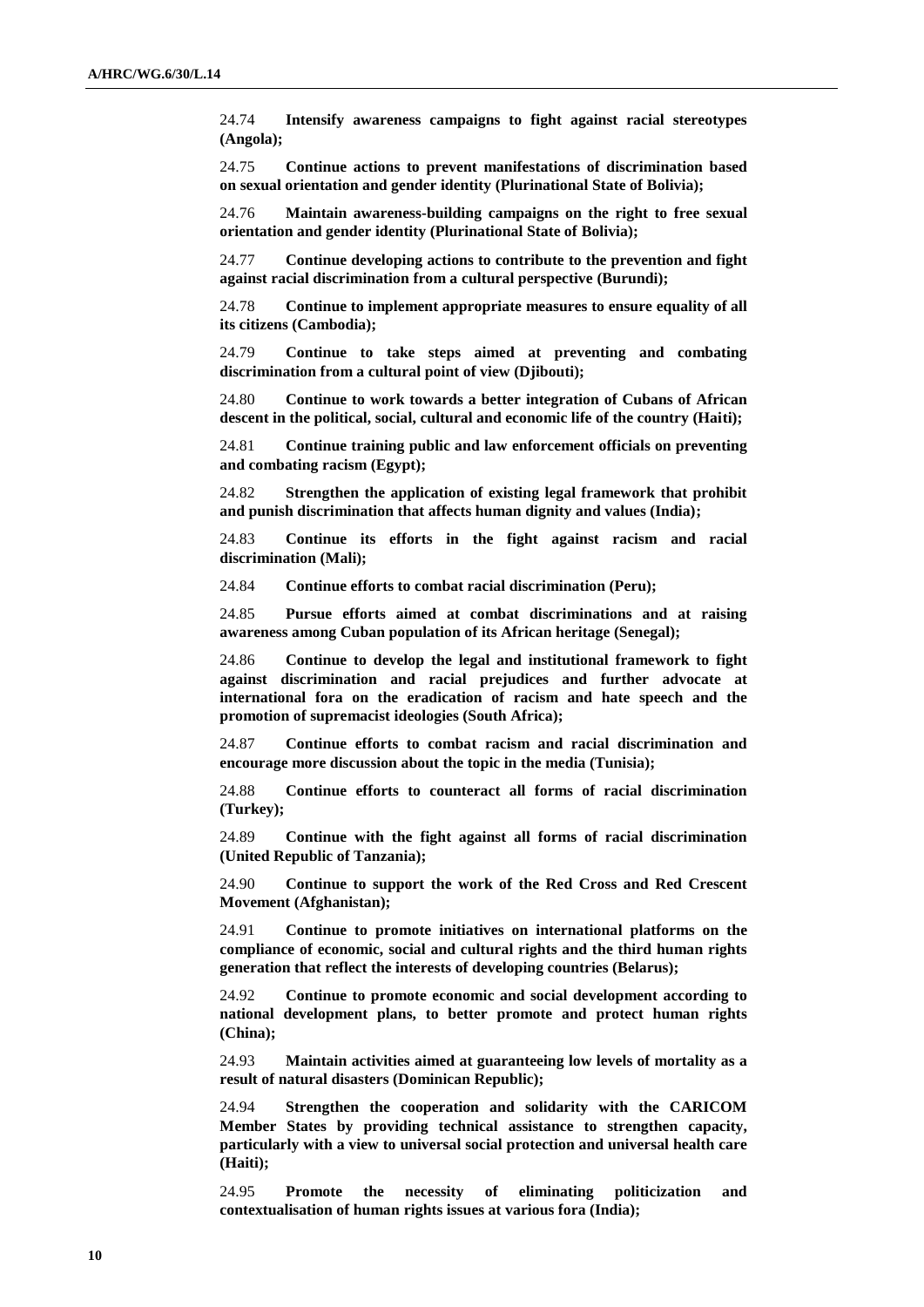24.96 **Continue to update its economic and social model, in order to preserve and strengthen social justice and solidarity (Namibia);**

24.97 **Continue to strengthen early warning systems for natural disasters to increase the perception of risk in the population (Nigeria);**

24.98 **Continue advocating in the international fora for the need to combat Islamophobia and discriminatory stereotypes based on religion, and particularly in the context of the fight against terrorism (Saudi Arabia);**

24.99 **Continue to modernize the legislative basis governing the civil defense system and regulate the preparedness and recovery functions of natural disasters (Syrian Arab Republic);**

24.100 **Keep denouncing the negative impact of the criminal economic, commercial and financial embargo imposed on Cuba by the United States of America, which affects the enjoyment of human rights (Bolivarian Republic of Venezuela);**

24.101 **Continue to protect its population against the effects of the embargo imposed by the United States of America (Plurinational State of Bolivia);**

24.102 **Continue condemning in international fora the unilateral coercive measures against developing countries, such as the blockade imposed by the United States against Cuba, as instruments which violate the peoples' human rights (Nicaragua);**

24.103 **Pursue its national agenda against the imposed embargo which should be fully lifted to allow Cuba to build on its extraordinary record on socioeconomic rights (South Africa);**

24.104 **Continue to modernize the Cuban model of economic and social development in the face of the illegal American embargo that violates the human rights of the Cuban people (Syrian Arab Republic);**

24.105 **Continue to provide humanitarian assistance, particularly in the health field, to countries affected by disasters and major epidemics and share the experience of the Henry Reeve International Contingent (Algeria);**

24.106 **Maintain current South-South co-operation programmes with other Caribbean countries, including sharing the Cuban model of Disaster Risk Reduction Management Centres (Jamaica);**

24.107 **Continue to encourage dialogue and cooperation in the field of human rights with other states, based on the principles of mutual respect, sovereign equality, self-determination and the right to independently determine their political system (Russian Federation);**

24.108 **Continue fostering the development of values at all levels in society to help fight corruption (Kuwait);**

24.109 **Expand and share experiences with other countries in the prevention and treatment of diseases such as Cholera, Dengue and HIV (Mozambique);**

24.110 **Share at the international level, with the support of the United Nations, its experiences of bilateral cooperation in the promotion of the right to health, especially in the areas of training of human resources and of support to health services throughout the world (Tajikistan);**

24.111 **Promote and participate in the exchange of experience and good practice in the treatment of inmates and detention conditions (Democratic People's Republic of Korea);**

24.112 **Stop arbitrarily arresting people, before, during and after peaceful demonstrations and release those who have been arbitrarily arrested (Iceland); End arbitrary detention of political activists (Australia);**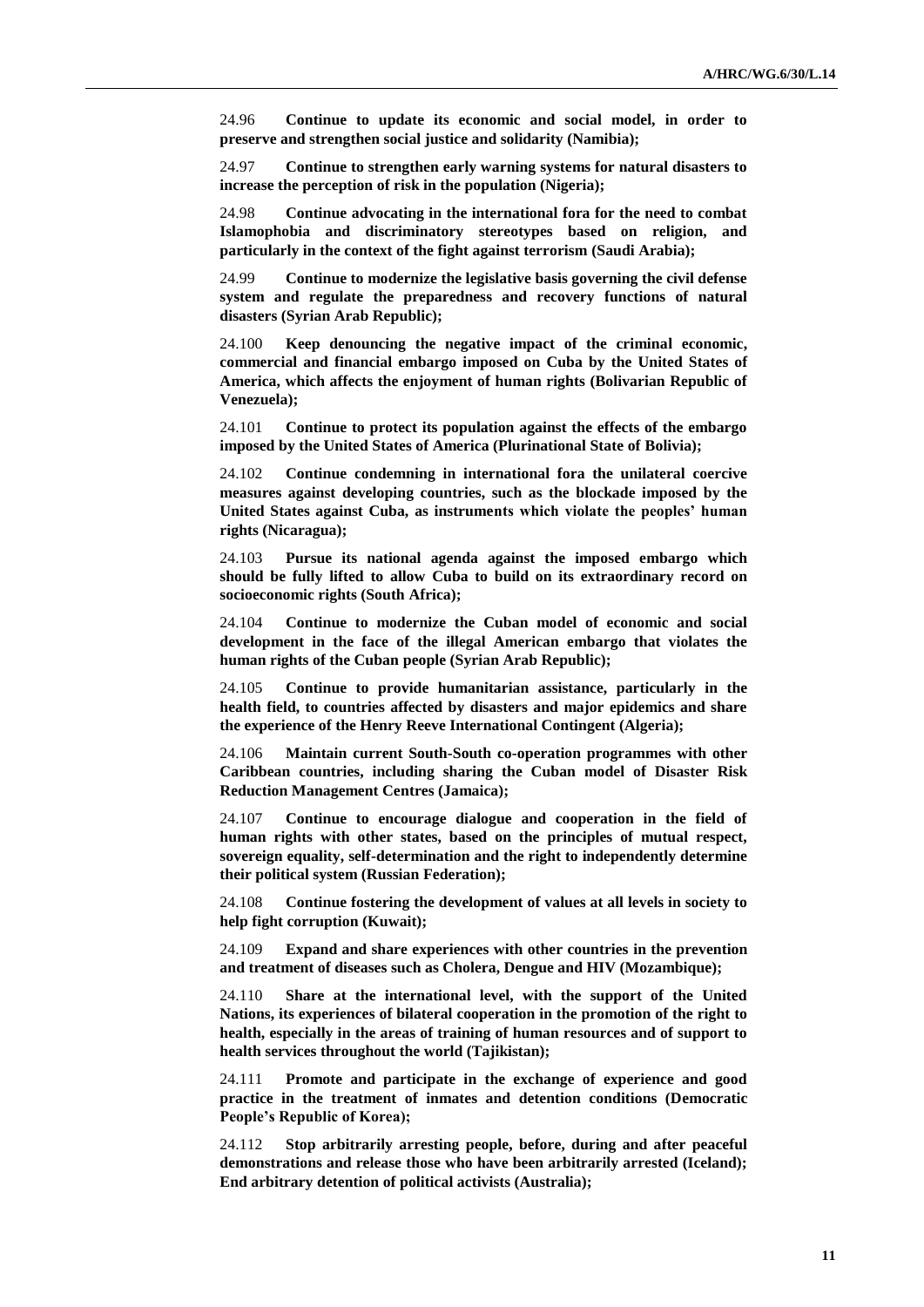24.113 **Continue to implement necessary measures to ensure public safety and maintain the atmosphere of tranquility, internal order and confidence of the population in the authorities (Islamic Republic of Iran);**

24.114 **Guarantee that all detainees have access to a lawyer of their choice from the outset of the deprivation of liberty (Ireland);**

24.115 **Take concrete measures to promote the fair justice principles consistent with international standards, especially by reviewing the legislation and implementation of pretrial detention (Italy);**

24.116 **Continue to provide assistance and counselling in prisons to its applicants (Lebanon);**

24.117 **End arbitrary detention and harassment of human rights defenders, as well as media workers (Lithuania);**

24.118 **Enable independent human rights monitoring at all detention sites (Lithuania);**

24.119 **Promote inmates' access to culture and sports, as part of educational work programmes that are implemented in prisons (Malaysia);**

24.120 **Take measures to put an end to arbitrary detentions by ensuring that persons under arrest have immediate access to a defense counsel and are promptly brought before an independent judge for a hearing (Netherlands);**

Immediately and unconditionally release all prisoners of conscience **who have been imprisoned solely for the peaceful exercise of their rights to freedom of expression, association or peaceful assembly (New Zealand);**

24.122 **Continue to strengthen the mechanisms, channels and resources provided for prisoners to have timely access to legal assistance in prisons (Nigeria);**

24.123 **Continue to strengthen the measures to guarantee the right of all persons deprived of liberty to access the immediate remedies that allow them to challenge the legality of their detention (Nigeria);**

24.124 **Ensure that prisoners are treated with dignity and humanity (Poland);**

24.125 **Release all those who had been arrested on politically motivated charges (Slovakia);**

24.126 **Encourage less use of pre-trial detentions as a precautionary measure and ensure its use only for the most serious crimes (Sudan);**

24.127 **Continue to ensure that prisoners and detainees are treated with the dignity inherent to human condition, in compliance with the standard minimum rules for the treatment of prisoners (Sudan);**

24.128 **Strengthen the implementation of programs that favour the preventive approach and social reintegration of inmates to avoid the reproduction of patterns and criminal behaviour (Sudan);**

24.129 **Intensify efforts aimed at improving detention conditions in prisons (Georgia);**

24.130 **Continue to improve the prison system, particularly in the area of infrastructure development and living conditions in these facilities (Syrian Arab Republic);**

24.131 **Encourage the inclusion of a larger number prison inmates in the training and education process, to provide them with employment opportunities (Syrian Arab Republic);**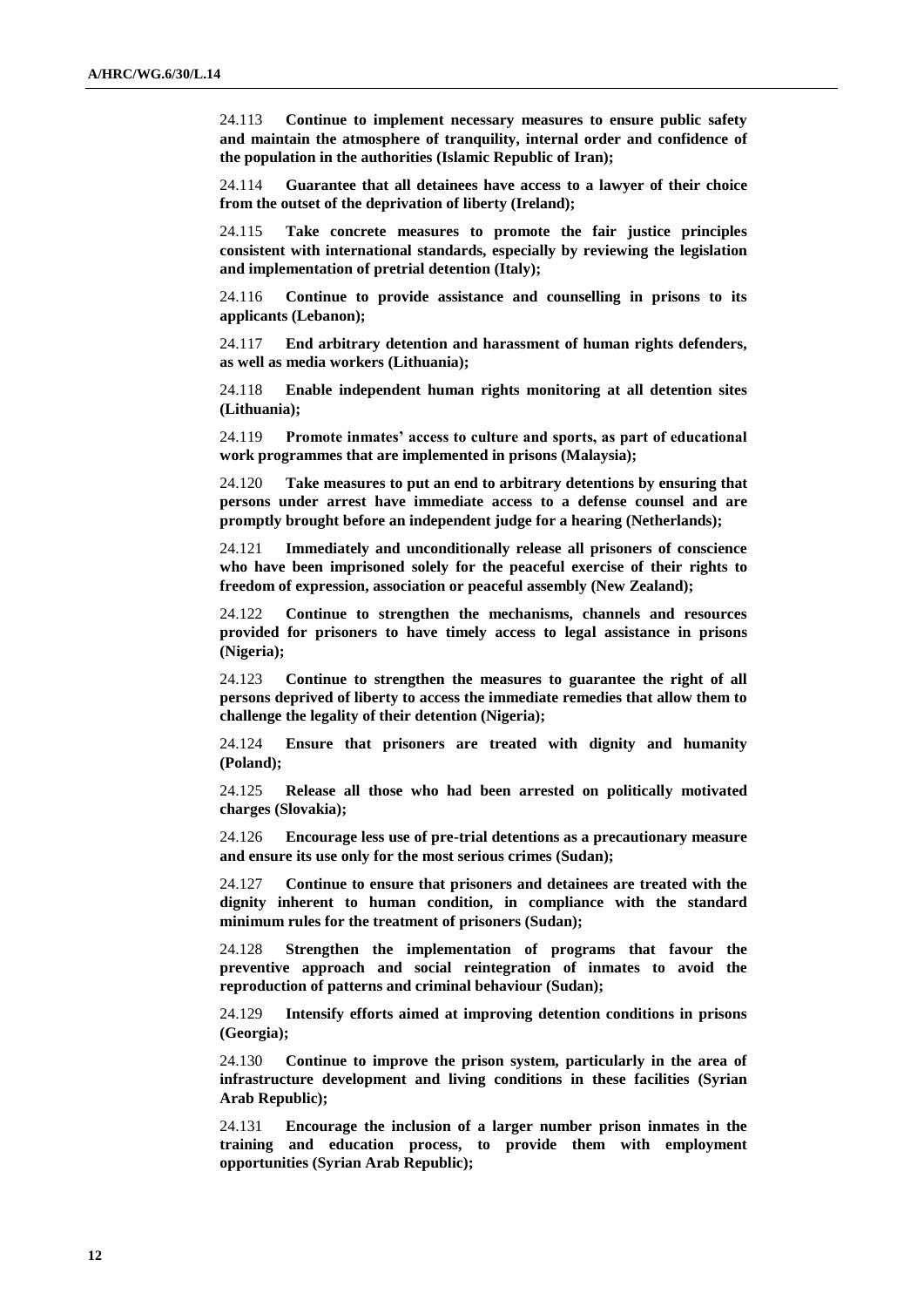24.132 **End measures to restrict freedom of expression and assembly including short-term detentions and the use of broad criminal charges such as "dangerousness" (United Kingdom of Great Britain and Northern Ireland);**

24.133 **Ensure full compliance with the Standard Minimum Rules for Treatment of Prisoners and allow independent human rights monitors access to prison and detention centres (Zambia);**

24.134 **Consider including forced disappearance in its national legislation as a separate offence and a crime against humanity (Argentina);**

24.135 **Formally abolish the death penalty (Australia); Abolish the death penalty for ordinary crimes as a first step towards the complete abolition of the death penalty (Belgium); Adopt the necessary measures for the abolition of the death penalty (Brazil); Legally abolish the death penalty (Cabo Verde); Give due consideration to the legal abolition of the death penalty (Liechtenstein); Abolish the death penalty (France) (Portugal);**

24.136 **Include enforced disappearances into domestic law as a standalone crime and make it a crime against humanity (Democratic Republic of the Congo);**

24.137 **Maintain the moratorium on executions and consider moving towards abolition of death penalty (Italy);**

24.138 **Abolish the death penalty including through ratification of the Second Optional Protocol to the International Covenant on Civil and Political Rights (New Zealand);**

24.139 **Consider imposing a de facto moratorium on the use of death penalty with a view towards its total abolition (Rwanda);**

24.140 **Abolish death penalty for all crimes (Switzerland);**

24.141 **Strengthen the penal protection afforded by national legislation against violations of civil and political rights, in particular when they are committed by public officials or law enforcement officers (Algeria);**

24.142 **Maintain the head-on fight against corruption, as a means of guaranteeing legality and trust in the Government and judicial institutions (Azerbaijan);**

24.143 **Continue to improve the judicial system, in all areas (Burkina Faso);**

24.144 **Improve transparency and due process in the justice system by ensuring that arrested individuals are promptly informed of the reasons, have access to legal representation of their choosing, are afforded public hearings within a reasonable timeframe, and are presumed innocent until proven guilty (Canada);**

24.145 **Continue fostering a greater culture of rejection of corruption (Democratic People's Republic of Korea);**

24.146 **Study and adopt measures that favour a faster process of criminal proceedings (Jordan);**

24.147 **Strengthen the provisions and legal rules guaranteeing due process before the Judiciary (Lebanon);**

24.148 **Continue raising the levels of specialisation of judges, prosecutors and lawyers as well as their professional ethical training (Malaysia);**

24.149 **Strengthen the juvenile justice system for the treatment of children and adolescents who are in conflict with the law (Pakistan);**

24.150 **Undertake relevant steps to guarantee the independence and impartiality of the judiciary (Poland);**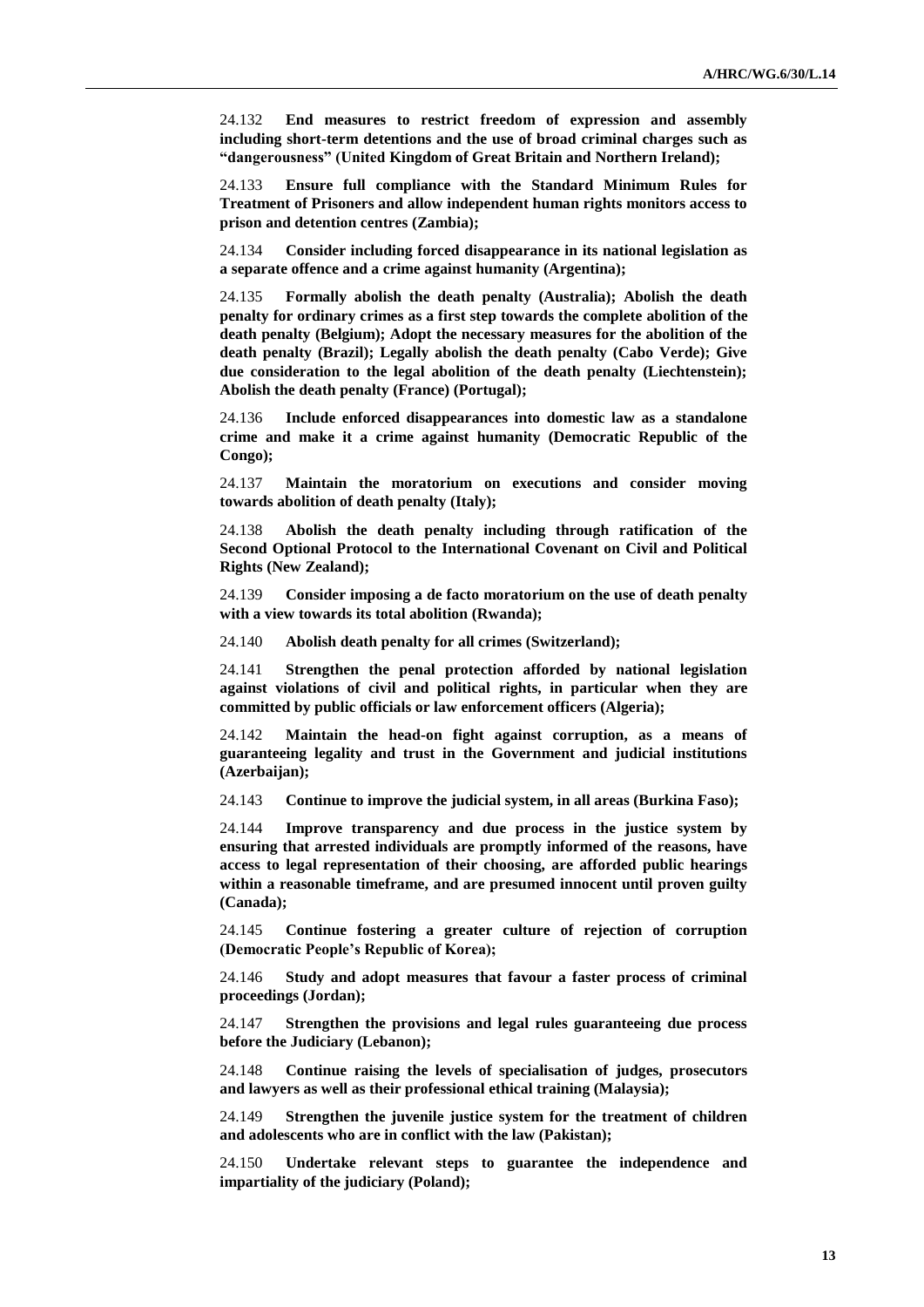24.151 **Continue to promote the principles of justice and the independence of judges and lawyers, in accordance with the provisions of national legislation and in conformity with Cuba's international obligations (Qatar);**

24.152 **Advance in the revision of article 121 of its Constitution and implement measures that ensure the independence and impartiality of the Judiciary (Spain);**

24.153 **Continue taking further steps for the strengthening of the judicial system (Tajikistan);**

24.154 **Ensure the right to a fair trial and improve prison conditions through ratification of the International Covenant on Civil and Political Rights, adherence to the United Nations Basic Principles on the Independence of the Judiciary and the Role of Lawyers, and the Standard Minimum Rules on the Treatment of Prisoners (United Kingdom of Great Britain and Northern Ireland);**

24.155 **Redouble efforts to perfect People's Power at the local level, as a genuine expression of its democratic model (Bolivarian Republic of Venezuela);**

24.156 **Continue actions to ensure that citizens know the ways and means for the protection of human rights (Bolivarian Republic of Venezuela);**

24.157 **Continue to expand Internet services throughout the country, especially in households (Bolivarian Republic of Venezuela);**

24.158 **Recognize human rights monitoring as a legitimate activity, provide legal status to local human rights groups, cease using tactics that intimidate them, and allow human rights defenders and civil society to engage with the UN and its mechanisms (Australia);**

24.159 **Remove Internet access restrictions and relax control of the broader media environment (Australia);**

24.160 **Bring the framework on freedom of association and assembly into line with international law and standards (Austria); Adopt concrete measures aimed at eliminating restrictions to the right of association and to freedom of expression that are inconsistent with international human rights law (Brazil);** 

24.161 **Take effective measures to guarantee that internet access corresponds to international regulations that protect the right to seek, receive and disseminate information and ideas (Austria);**

24.162 **Promote greater participation of public institutions, the population, social and mass organizations in the fight against corruption (Azerbaijan);**

24.163 **Improve the climate for freedom of expression by taking steps to develop independent and pluralist media (Belgium); Consider promoting a more pluralist and independent environment of mass media (Chile);**

24.164 **Publicly acknowledge the role and work of members of civil society and take the necessary steps to ensure that human rights defenders and members of civil society organizations can exercise their rights to peaceful freedom of expression, assembly and association, in conformity with Cuba's international obligations (Belgium);**

24.165 **Continue its efforts to expand access to information and culture to its people (Bhutan);**

24.166 **Increase the Internet penetration rate and the use of broadband Internet (Plurinational State of Bolivia);**

24.167 **Abstain from all forms of harassment, intimidation and repression against social activists, human rights defenders and journalists (Brazil); Guarantee freedom of expression, assembly and association and put an end to the harassment, intimidation, persecution and the arbitrary detention of**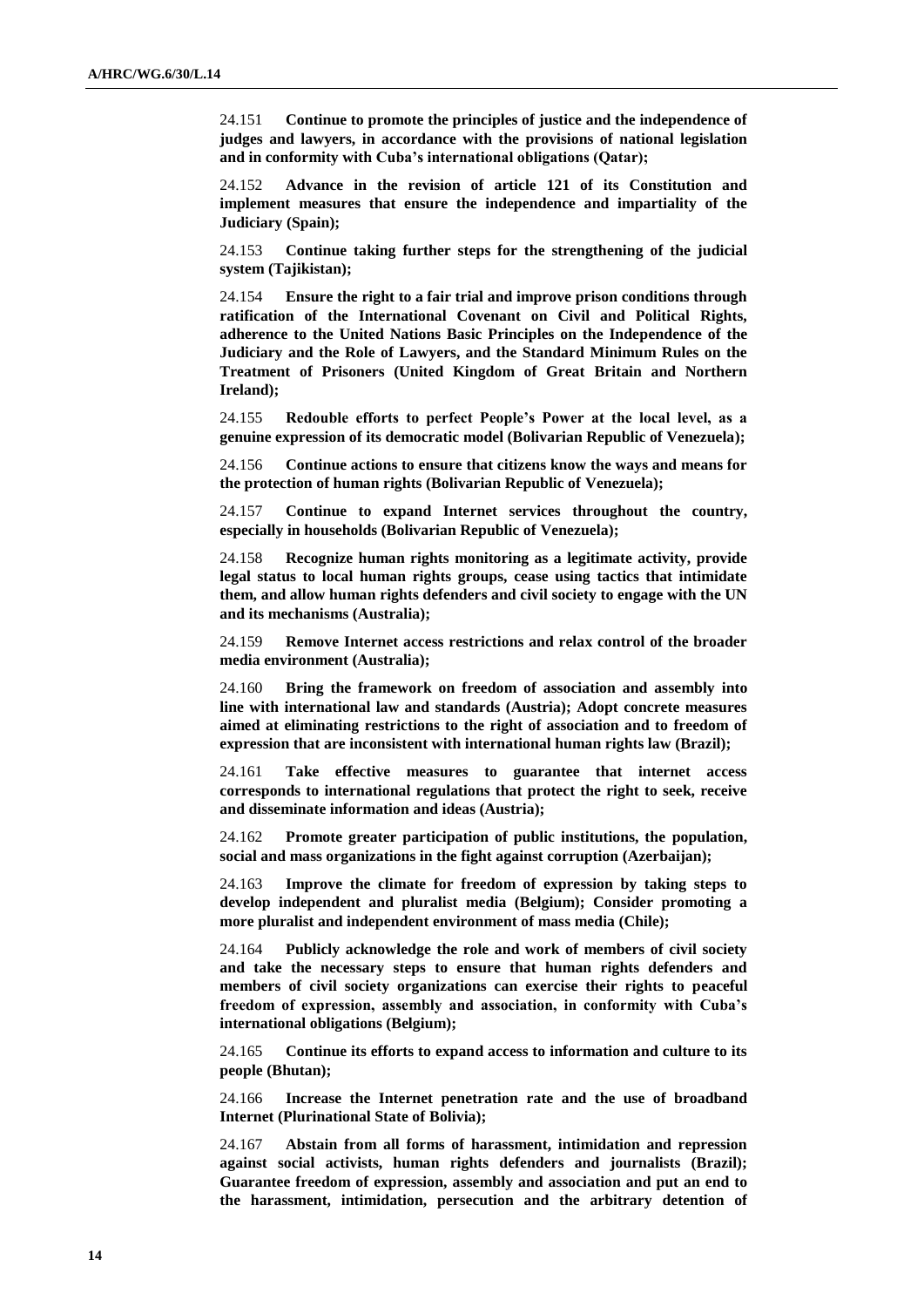**human rights activists, journalists and members of the opposition (France); Immediately stop arbitrary detention, imprisonment and harassment of activists who peacefully exercise their rights to freedom of expression, association or peaceful assembly (Germany);**

24.168 **Facilitate creation of a more pluralistic media environment in conformity with international standards (Bulgaria);**

24.169 **Increase the knowledge of the population, from an early age, about the political system in the country, the ways to participate in the conduct of public affairs and the mechanism of accountability (Cambodia);**

24.170 **Adopt legislation providing legal status for NGOs and independent journalists (Canada);**

24.171 **Immediately eliminate harassment and intimidation of activists, including arbitrary short-term and pre-trial detentions as well as house arrest (Canada);**

24.172 **Take the necessary measures to ensure the right of all people to freedom of expression, freedom of assembly and peaceful associations (Chile); Respect everyone's rights to freedom of expression, peaceful assembly and association (Iceland); Respect everyone's rights to freedom of expression and to peaceful assembly and association (Slovakia); Establish measures that guarantee freedom of association, freedom of expression and freedom of the press (Spain); Review all legal provisions, including Article 62 of the Constitution which unduly restricts the rights to freedom of expression, peaceful assembly and association, to bring them in line with international law and standards (Germany);**

24.173 **Maintain and improve existing measures and mechanisms to encourage young people to participate in all social affairs (China);**

24.174 **Remove legislative and practical obstacles for the functioning of civil society (Croatia);**

24.175 **Implement legal safeguards protecting civil society and the media workers against abuse of provisions for criminal prosecution, including by repealing Articles 72, 73 and 74 of the Criminal Code as well as the Law 88 (Czechia);**

24.176 **Continue to foster good relations with different the religious institutions (India);**

24.177 **Continue to improve Cuban political system, upholding the values of the society and the national unity, and promoting democracy (Islamic Republic of Iran);**

24.178 **Ensure that civil society members, human rights defenders and journalists can operate free from hindrance and insecurity, including by repealing legislation relating to so-called "pre-criminal social dangerousness" (Ireland);**

24.179 **Guarantee freedom of opinion and expression, online and offline, including dissenting political opinions, and safeguard the activity of human rights defenders and journalists (Italy);**

24.180 **Ensure Internet accessibility in the aim of improving the quality of education and social development (Japan);**

24.181 **Ensure everyone's rights to freedom of expression, peaceful assembly and association and to freedom of movement, including for civil society representatives, journalists and human rights defenders (Estonia);**

24.182 **Adopt a freedom of information law in accordance with international standards (Estonia);**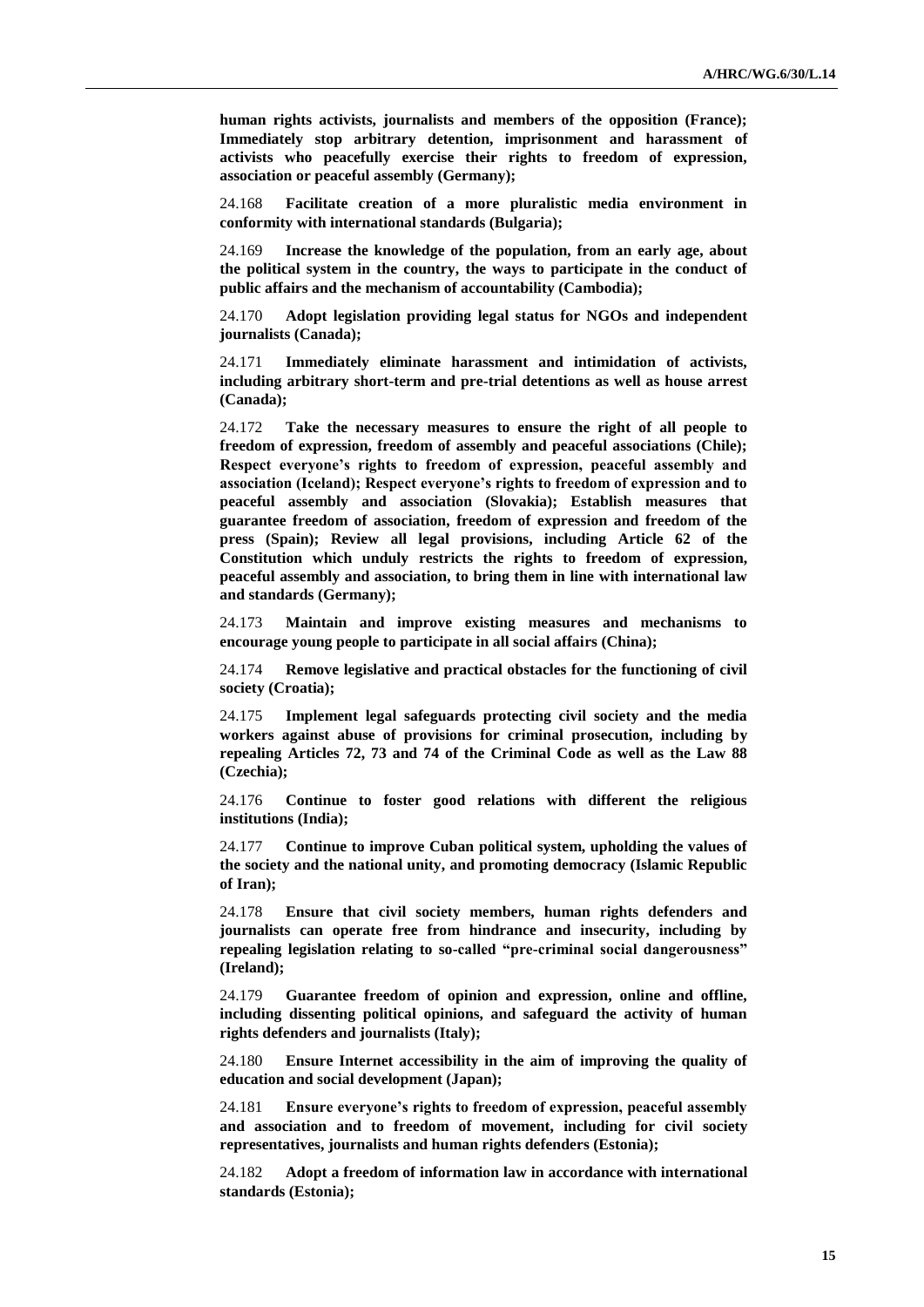24.183 **Decriminalize defamation and include it in the Civil Code in accordance with international standards (Estonia);**

24.184 **End measures restricting rights to freedom of expression and to peaceful assembly and association, including short term detentions of political opponents, human rights activists and members of civil society organizations, as well as intimidation and arrests of journalists (Latvia);**

24.185 **Improve the possibilities of using Internet in rural and low-income areas (Lebanon);**

24.186 **Enable and promote the work of civil society by discontinuing restrictive laws and practices (Lithuania);**

24.187 **Guarantee freedom of peaceful assembly and association for all citizens in accordance with international standards (Lithuania);**

24.188 **Promote the effective use of mass media, mobile technologies and the internet to increase awareness on the reduction of disasters (Malaysia);**

24.189 **Continue strengthening the space of national non-profit associations in the country (Maldives);**

24.190 **Continue to strengthen the right of access to information for citizens in the areas of management of government and public institutions (Ethiopia);**

24.191 **Continue guaranteeing the right of everyone to freedom of worship and not to profess any religion, in accordance with the Constitution (Mozambique);**

24.192 **Review all legal provisions which restrict the rights to freedom of expression, peaceful assembly, and association, to ensure compliance with international human rights law and standards (New Zealand);**

24.193 **Continue to remove unlawful limitations on the right to access information and on the freedom of opinion and expression under international human rights law (New Zealand);**

24.194 **Develop and implement specific laws, policies and mechanisms that recognize and protect the work of civil society, human rights defenders and journalists (Norway);**

24.195 **Continue adopting measures to further increase the participation of young people in the most important decision making processes in the country (Pakistan);**

24.196 **Redouble efforts to strengthen the rights to peaceful assembly and association and to guarantee to independent journalists the free exercise of their profession without discrimination on political grounds (Peru);**

24.197 **Strengthen measures to achieve public and political participation while respecting plurality (Peru);**

24.198 **Take effective measures to ensure freedom of expression, press and association as well as affordable and unrestricted access to internet for all (Poland);**

24.199 **Ensure a low-priced access to Internet facilities and a complete freedom of expression online (Romania);**

24.200 **Continue to expand the space and create mechanisms for the population to express its opinion on the main issues of national and international interests (Russian Federation);**

24.201 **Review legal provisions that restrict the rights of freedom of expression, peaceful assembly and association, and bring them in line with Cuba's international human rights obligations (Sweden);**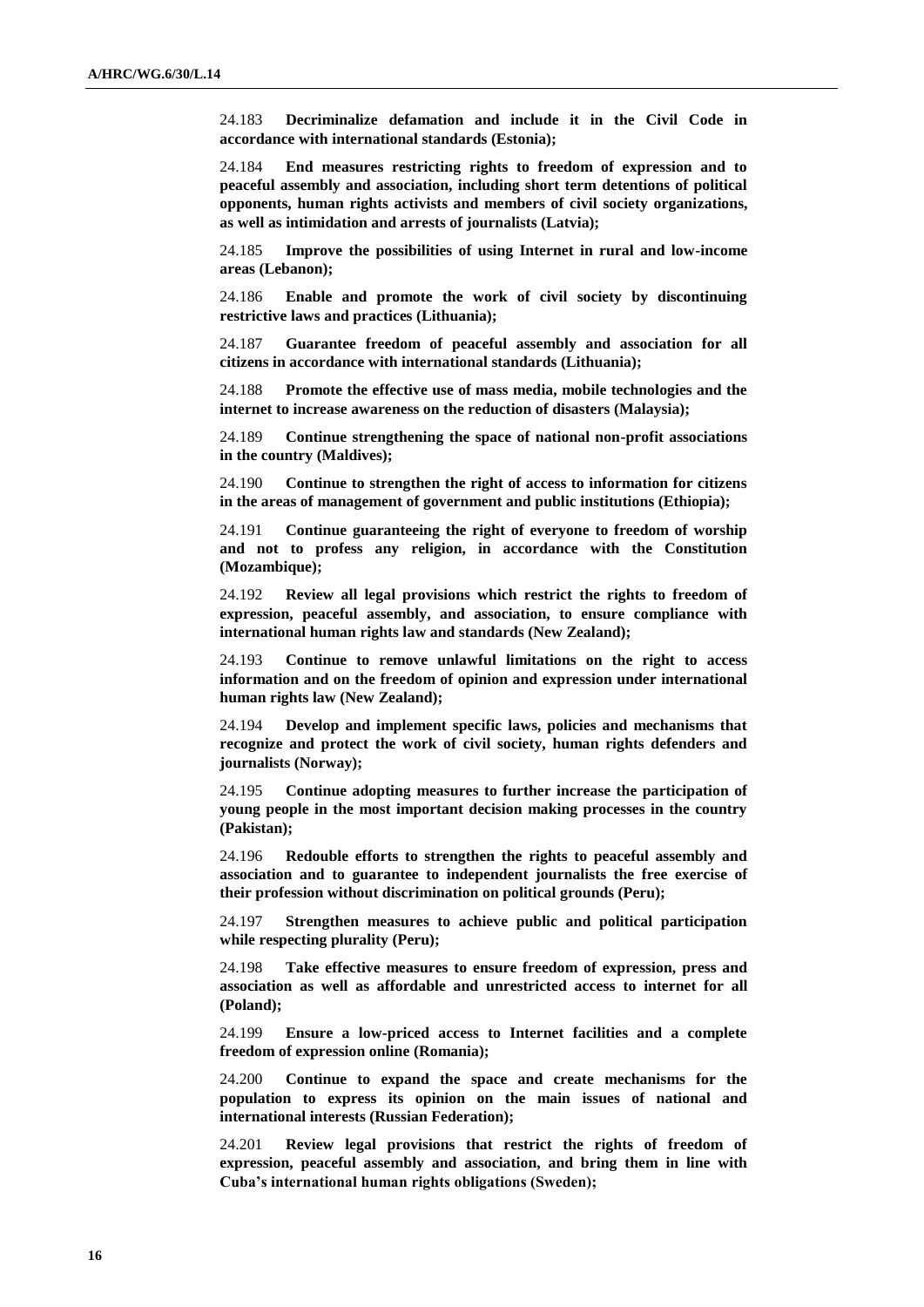24.202 **Bring its electoral legislation in line with international law and standards. (Sweden);**

24.203 **Take the necessary measures in order to guarantee the rights to freedom of peaceful assembly and association, in conformity with international law, particularly human rights (Switzerland);**

24.204 **Increase the use of the e-government as a method to improve the interrelation between citizens and the government at all levels (Turkey);**

24.205 **Take measures to improve the participation of special groups including the elderly and persons with disabilities in the electoral and decision making processes (Uganda);**

24.206 **Eliminate all restrictions on the right to freedom of opinion and expression and the right to free access to the information (Ukraine);**

24.207 **Continue to promote the full right to freedom of religion (United Arab Emirates);**

24.208 **Reform its one-party system to allow for genuinely free and fair multi-party elections that provide citizens with real choices regarding their government (United States of America);**

24.209 **Cease the practice of arbitrarily detaining journalists, opposition members, and human rights defenders, including pre-emptively, and adopt a legal framework that ensures judicial independence (United States of America);**

24.210 **Release individuals who were arbitrarily detained and imprisoned for peaceful assembly, investigating and reporting on government activity, or expressing political dissent; and allow them to travel freely both domestically and internationally without limitation (United States of America);**

24.211 **Update standards and procedures to prosecute all manifestations of human trafficking and ensure that penalties reflect the gravity of the crime, in conformity with international obligations and the operating modes and forms of this unlawful activity (Bolivarian Republic of Venezuela);**

24.212 **Increase information and training on trafficking in persons among professionals and workers of entities responsible for prevention of this phenomenon (Bangladesh);**

24.213 **Establish a specific protection mechanism for victims of trafficking and provide, as necessary, medical and psychological assistance, legal advice, material support and social reintegration (Bangladesh);**

24.214 **Continue and expand the current efforts at tackling all aspects of trafficking in persons (Guyana);**

24.215 **Continue taking measures to fight against forced prostitution and trafficking of women for their sexual exploitation (Côte d'Ivoire);**

24.216 **Introduce public awareness programs on trafficking in persons (Trinidad and Tobago);**

24.217 **Adopt comprehensive legislation and policy to prevent and combat trafficking in persons, which includes measures to the protect victims (Honduras);**

24.218 **Continue efforts to combat trafficking in persons (Iraq);**

24.219 **Consolidate the investigations of alleged cases of trafficking of persons, reinforce the means and human resources to combat it, and vigorously prosecute those involved to avoid impunity (Jordan);**

24.220 **Disseminate the knowledge and experiences acquired and to capitalize upon them in order to continue strengthen the perception of risk in**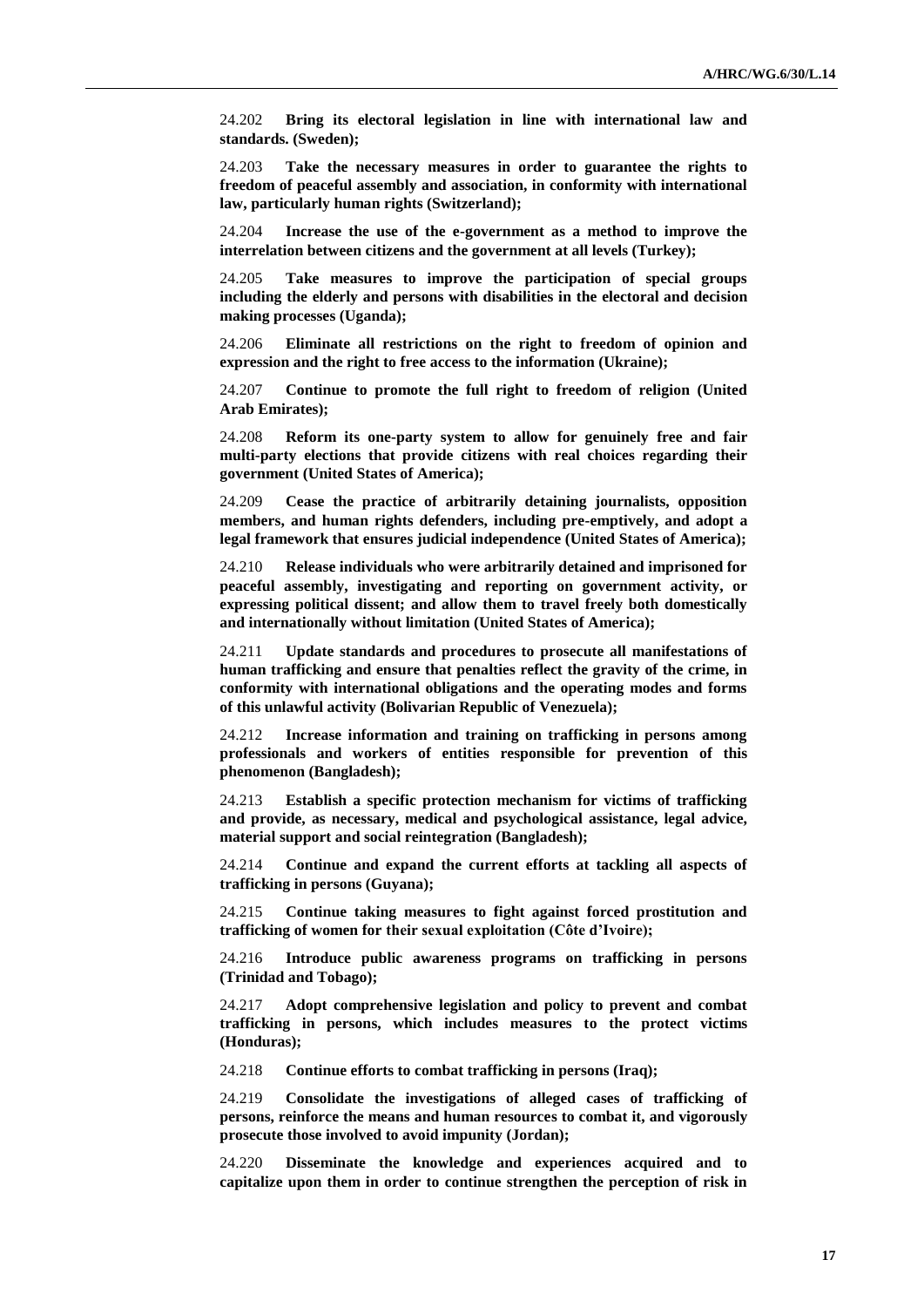**the society, and correspondingly, improve the mechanisms to prevent, combat and protect victims of trafficking (Kuwait);**

24.221 **Continue taking measures to implement the 2017-2020 National Action Plan to prevent and combat trafficking in persons and protect victims (Kazakhstan);**

24.222 **Maintain the policy of "zero tolerance" against trafficking in persons and strengthen the mechanisms for detecting this crime (Kyrgyzstan);**

24.223 **Ensure that trafficking and sexual exploitation of children is properly sanctioned through normative and judicial measures (Madagascar);**

24.224 **Increase the participation of civil society organizations, communities and families in actions aimed at stopping, disseminating information, alerting and denouncing human trafficking to the corresponding State institutions, as well as in the identification of cases or persons vulnerable of being victims of this crime (Nicaragua);**

24.225 **Continue efforts in preventing the consumption and trafficking of illegal drugs and maintain a policy of "zero tolerance" (Philippines);**

24.226 **Establish measures aimed at preferential attention to victims of trafficking who are in situations of greater vulnerability (Philippines);**

24.227 **Continue its efforts to combat trafficking in persons, including by consolidating joint coordination among relevant institutions, and paying due attention to victims, especially women and children (Qatar);**

24.228 **Implement a "zero tolerance" policy against trafficking and sexual exploitation of children (Senegal);**

24.229 **Continue efforts to increase public awareness about trafficking in persons (Turkey);**

24.230 **Criminalise all forms of human trafficking in line with the Palermo Protocols, and address reportedly coercive elements of Cuban labour practices and foreign medical missions (United Kingdom of Great Britain and Northern Ireland);**

24.231 **Strengthen actions to increase the perception of risk in the population and increase its participation in the alert and complaint against trafficking in persons (Viet Nam);**

24.232 **Consider setting the same age limit for girls and boys in exceptional cases of marriage below the age of eighteen (Jamaica);**

24.233 **Continue its efforts aimed at an effective equality of opportunities in the access to work (Cabo Verde);**

24.234 **Pursue the strengthening and improvement of the national legal framework governing labour law (Morocco);**

24.235 **Ensure equal opportunities for women in the labour market including by adopting provisions on the principle of equal pay for work of equal value (Iceland);**

24.236 **Continue strengthening the development of legislation to protect labour and social rights (Eritrea);**

24.237 **Increase knowledge of workers in different sectors of the economy of their labor and social security rights, and the mechanisms, ways and resources to strengthen them (Lao People's Democratic Republic);**

24.238 **Include in the labour code the prohibition of sexual harassment and criminalize domestic violence and feminicide (Paraguay);**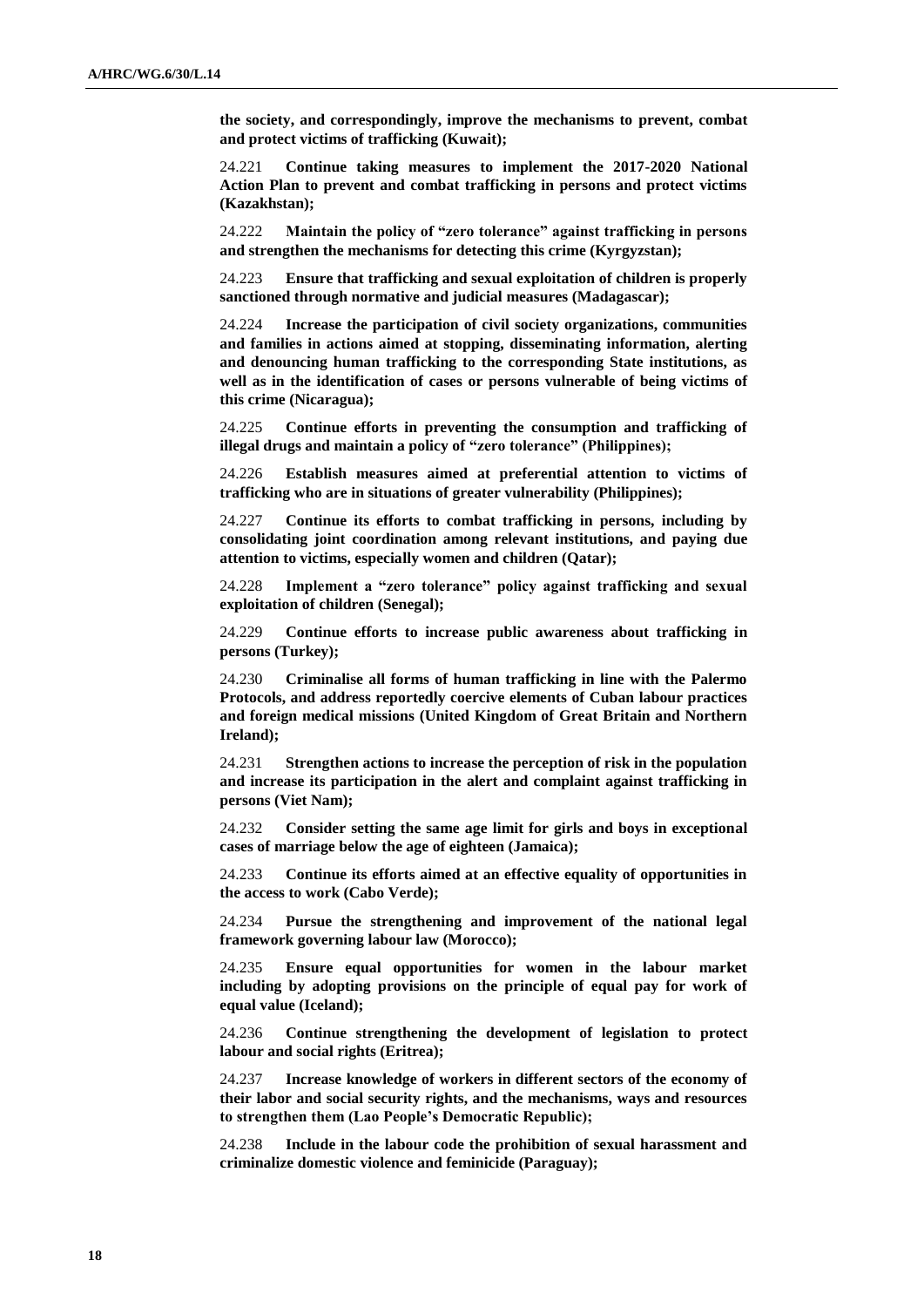24.239 **Continue to accept all necessary measures to protect workers' rights in non-public sector in the light of ongoing economic reforms in the country (Russian Federation);**

24.240 **Expand jobs in the non-state sector, as an alternative to employment, taking into account the new organizational forms and services that have been established (State of Palestine);**

24.241 **Further enhance the implementation of all ILO Conventions to which Cuba is a state party (Thailand);**

24.242 **Continue efforts to combat discrimination against women and create equal opportunity in the context of employment (Tunisia);**

24.243 **Improve means of protecting people in situations of vulnerability or at risk of not accessing their right to food (Algeria);**

24.244 **Pursue its efforts and achievements to broaden the application of Information and Communication Technologies to activities in various sectors of economic and social life (Benin);**

24.245 **Intensify the development of initiatives linked to health and social welfare of older persons (Guinea);**

24.246 **Maintain efforts to guarantee the full protection to elderly people (Congo);**

24.247 **Continue improving benefits and protection guaranteed by the social security system and continue providing assistance to older persons, in order to ensure a better quality of life (Democratic People's Republic of Korea);**

24.248 **Consolidate programs that benefit elderlies (Islamic Republic of Iran);**

24.249 **Improve and strengthen the national network of institutions to benefit and protect elderly persons (Lao People's Democratic Republic);**

24.250 **Continue strengthening programs granting lands in usufruct to young people as part of the strategies aimed at agricultural development and maintain as a priority the care for young inhabitants in rural areas (Nicaragua);**

24.251 **Continue efforts in the realization of economic, social and cultural rights (South Africa);**

24.252 **Continue to work towards the full realization of the right to food by implementing the National Plan for the Prevention and Control of anaemia, especially among children (Thailand);**

24.253 **Continue its efforts to create environments that facilitate the mobility of older persons (Timor-Leste);**

24.254 **Redouble its efforts to preserve and improve progress in the areas of health, education and the fight against discrimination and social inequalities (Togo);**

24.255 **Strengthen specialized training programmes for health and social work personnel, which is responsible for serving older persons (Viet Nam);**

24.256 **Continue to implement the "Operacion Milagro" program for the treatment of ophthalmological diseases (El Salvador);**

24.257 **Improve access to health care services and social benefits for all persons (Trinidad and Tobago);**

24.258 **Redouble efforts to guarantee access to sexual education and reproductive health (Honduras);**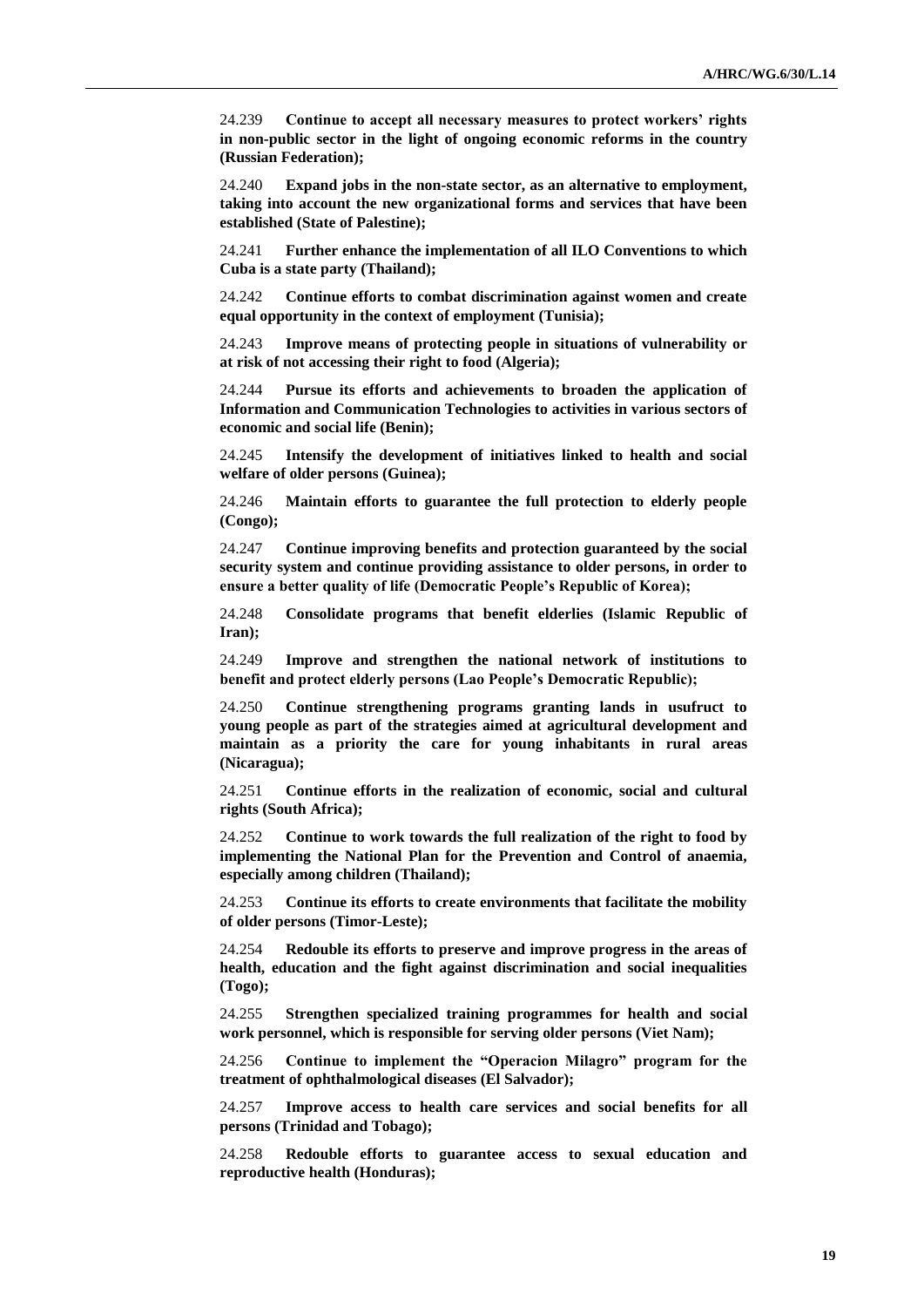24.259 **Take measures to ensure that mother-to-child transmission of HIV and syphilis remains eradicated in Cuba (Jamaica);**

24.260 **Intensify its approach to curtailing teen pregnancies by making greater use of Cuba's comprehensive expertise in health and youth development (Jamaica);**

24.261 **Maintain and continue to develop the implementation of policies for the access of the population to quality medical services (Kazakhstan);**

24.262 **Improve the health sector especially through the training of health personnel, promoting awareness on HIV and AIDS and the rights of those suffering from this disease (Kenya);**

24.263 **Continue to consolidate the quality of the health-care system (Lesotho);**

24.264 **Continue ensuring free and universal access to public health (Maldives);**

24.265 **Continue studying and addressing the negative impact of the consumption of illicit drugs on health and the quality of life of people (Saudi Arabia);**

24.266 **Endeavour to build sufficient nursing homes, day care centres and geriatric hospitals in time to cater to Cuba's ageing population in future (Singapore);**

24.267 **Strengthen medical and social services at the community level, including collaborating with relevant community actors, to allow older persons to age-in place (Singapore);**

24.268 **Increase access to and use of effective and high quality contraceptive methods to improve the quality of sexual and reproductive health services (Equatorial Guinea);**

24.269 **Promote human rights education on all levels, especially within law enforcement (Austria);**

24.270 **Increase the content related to gender equality and human rights in master's studies and courses for public officials and law enforcement authorities (Guinea);**

24.271 **Continue ensuring universal and free access to quality education for all at different levels of education (Brunei Darussalam);**

24.272 **Continue improving the national system of artistic education at all levels (Brunei Darussalam);**

24.273 **Continue making progress in raising the quality and rigor of the teaching-learning process (Burundi);**

24.274 **Continue to give priority to the promotion, protection and realization of the right to education for all (China);**

24.275 **Continue strengthening the training and qualification of teaching personnel (Congo);**

24.276 **Continue to make progress in improving the quality and rigor of the teaching and learning process (Djibouti);**

24.277 **Continue promoting the "Yo si puedo" and "Yo si puedo seguir" literacy programs as a contribution to the efforts to combat illiteracy (El Salvador);**

24.278 **Continue to implement policies aimed at fostering a greater culture of respect, tolerance, non-violence and non-discrimination in the education sector (Indonesia);**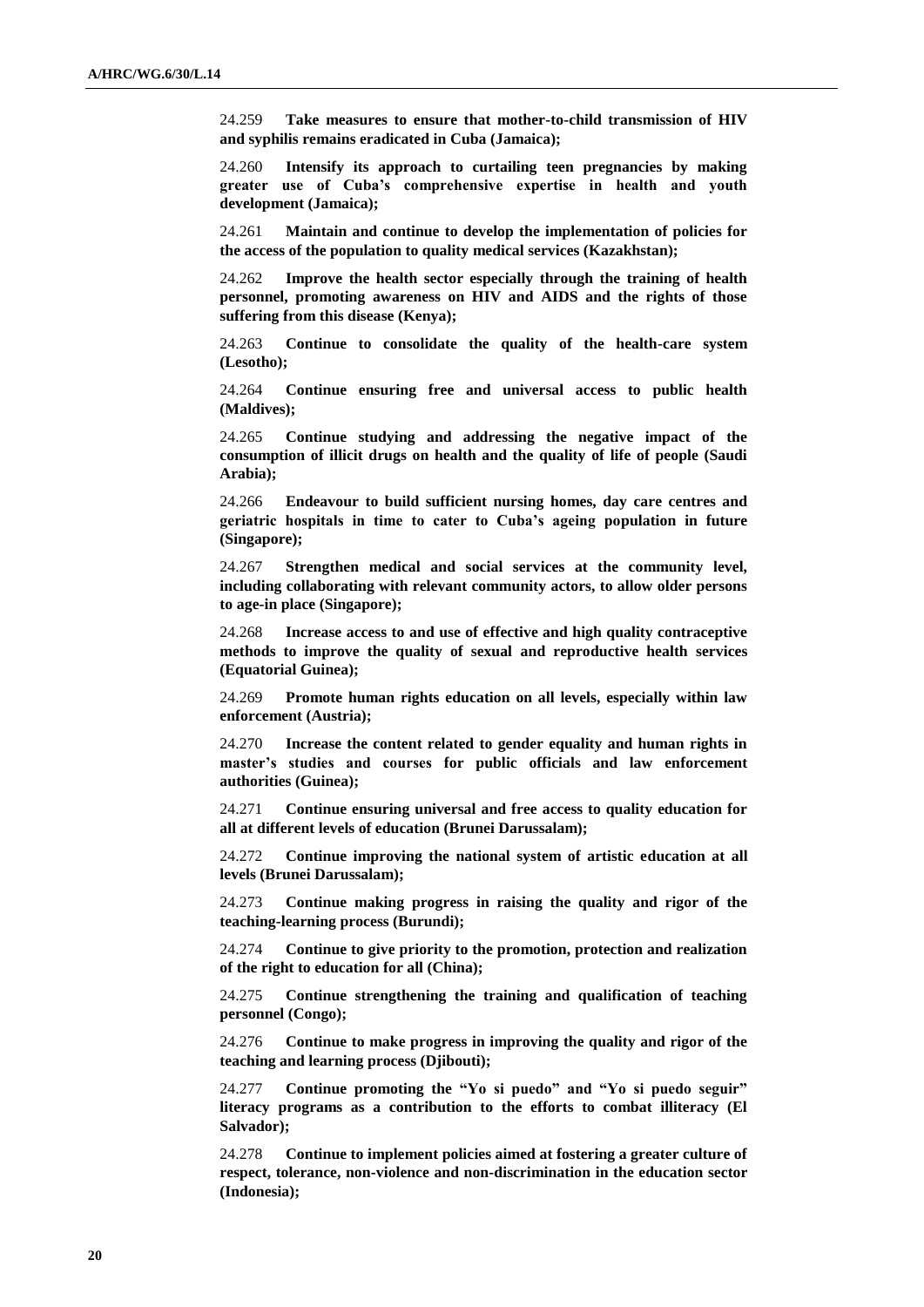24.279 **Strengthen technical professional education system as quality educational alternative for the development of the country (Eritrea);**

24.280 **Continue taking efforts to ensure equal opportunity to education for women and girls (Iraq);**

24.281 **Strengthen the link between universities and research institutions with productive centers, as a contribution of education and science to the development of the country (Lao People's Democratic Republic);**

24.282 **Continue to promote the use of ICT penetration at all levels of education and skills developments from the early age (Myanmar);**

24.283 **Continue efforts aimed at improving the structural framework and the quality of services of cultural institutions (Oman);**

24.284 **Continue to strengthen the special education system and its institutions throughout the country to ensure quality education for children, adolescents and the youth with disabilities (Pakistan);**

24.285 **Continue evaluating and adopting measures to increase the number of children, adolescents and youth with disabilities in the different levels of education of the national education system (Timor-Leste);**

24.286 **Further strengthen schools and educational programs in remote and inaccessible areas (United Arab Emirates);**

24.287 **Continue to improve, update and expand the scope of human rights training for civil servants and the general public (Zambia);**

24.288 **Continue with the efforts to promote equality between men and women (Ghana);**

24.289 **Continue making progress in the empowerment of women in all sectors (Ghana);**

24.290 **Continue to implement a gender perspective in its national policies aimed at achieving equality for women (Zimbabwe);**

24.291 **Improve the measures taken to reduce gender stereotypes in relation to the roles and responsibilities of women in the family and society (Afghanistan);**

24.292 **Consider including in its national legislation a law on violence against women that criminalizes it in all its forms (Argentina);**

24.293 **Intensify efforts to empower women politically and economically (Bahrain);**

24.294 **Pursue its efforts to promote the status of women and gender equality (Benin);**

24.295 **Endeavour to promote racial harmony through improvement of equality for women of African descent (Botswana);**

24.296 **Take further measures to improve the access of elderly women, rural women and women with disabilities to health-care services, social benefits and public participation (Bulgaria);**

24.297 **Continue and increase the current efforts and awareness raising actions to combat traditional and cultural attitudes to combat any perceived discrimination against women (Guyana);**

24.298 **Adopt a comprehensive strategy on combating discrimination against women (Cyprus);**

24.299 **Take special temporary measures to speed up the process of establishing real equality for women, in particular women of African descent,**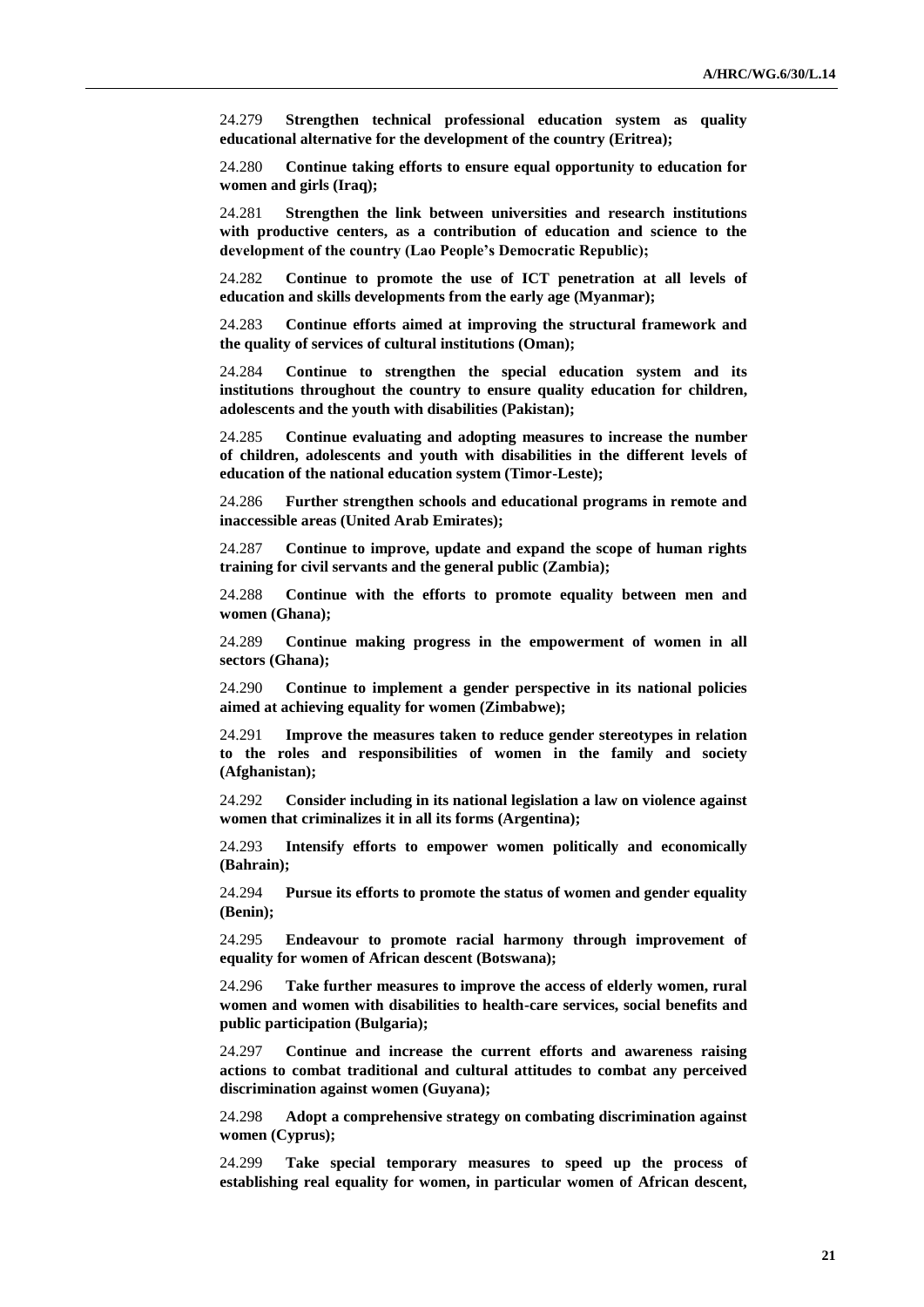**elderly women, women with disabilities and rural women (Democratic Republic of the Congo);**

24.300 **Continue awareness raising campaigns to combat patriarchal and gender stereotypes (Dominican Republic);**

24.301 **Adopt a comprehensive strategy to modify or eliminate patriarchal attitudes and stereotypes that discriminate against women (Honduras);**

24.302 **Continue efforts to combat all forms of violence against persons, including domestic violence (Libya);**

24.303 **Review the national legal framework to include violence against women as a crime in all its forms, as well as develop a plan of action for the prevention of all forms of violence against women, assistance and protection of victims, as well as the sensitization of the population and public officials (Mexico);**

24.304 **Continue efforts to combat gender-based and domestic violence (Nepal);**

24.305 **Strengthen measures to combat violence against women and domestic violence, including through enhancing existing legislation to better ensure accountability for victims (Rwanda);**

24.306 **Establish a national mechanism to regularly monitor the impact of social and economic policies on disadvantaged groups of women such as women of African descent, elderly women, rural women and women with disabilities (Serbia);**

24.307 **Step up efforts to prevent violence against women (Georgia);**

24.308 **Continue to improve the legal and governmental mechanisms in the field of promotion and protection of women's rights and enhance their participation in all development fields (Syrian Arab Republic);**

24.309 **Increase the efforts that have been made to combat violence against women, and strengthen mechanisms of prevention, protection and attention to the phenomenon of violence against women (Timor-Leste);**

24.310 **Continue to implement measures to eliminate gender stereotypes in the national idiosyncrasy (Turkey);**

24.311 **Continue to encourage and promote greater access for women to a leadership position in all sectors of society (Viet Nam);**

24.312 **Take the necessary steps to highlight the activities of young people in the different sectors of society and their contribution to the country's development efforts (Algeria);**

24.313 **Continue adopting the necessary measures to promote the best interest of the child (Dominican Republic);**

24.314 **Continue efforts to promote the rights of children and the elderly (Morocco);**

24.315 **Ensure that the national legislation is in accordance with the Optional Protocol to the Convention on the Rights of the Child on the sale of children, child prostitution and child pornography (Madagascar);**

24.316 **Pursue ongoing efforts to raise awareness of the provisions of the Convention on the Right of the Child (Mauritania);**

24.317 **Revise current legislation in order to explicitly prohibit a corporal punishment of children in all settings, including at home (Montenegro);**

24.318 **Continue applying and improving the cooperation project "Disseminating the rights of children and adolescents", particularly at local level (Nicaragua);**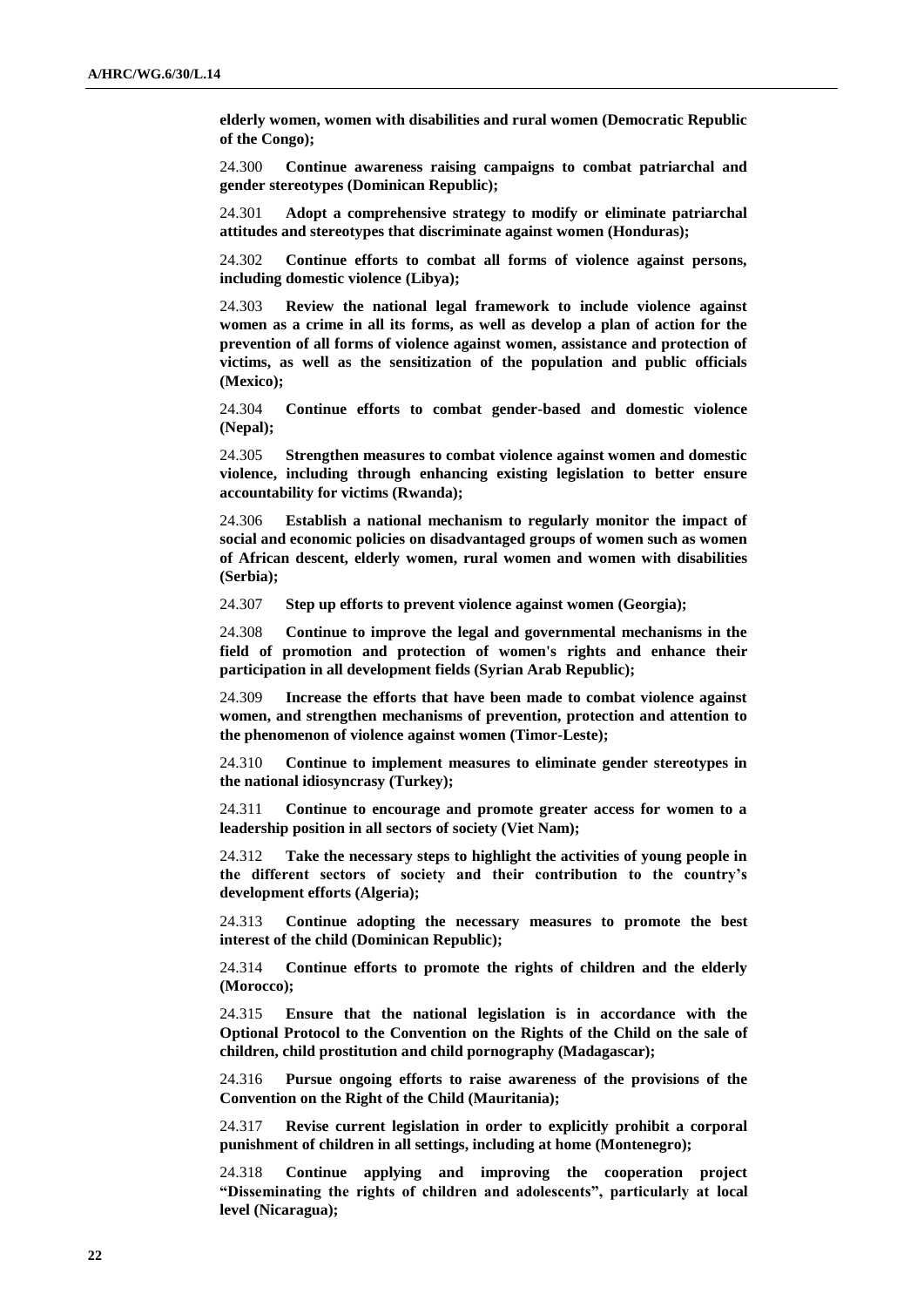24.319 **Finalize the process of elaboration and adoption of national plan for children for the period 2015-2030 (Gabon);**

24.320 **Continue to implement the national plan of action for children, adolescents and the family with regular monitoring (Sri Lanka);**

24.321 **Continue giving particular attention to the protection of the rights of the child (Turkey);**

24.322 **Guarantee the protection of girls, boys and adolescents against all forms of economic and sexual exploitation (Turkmenistan);**

24.323 **Continue the preventive assistance related to drug consumption in the field of education of children and youth (Turkmenistan);**

24.324 **Continue harmonizing national laws, including the criminal justice, with the provisions established in the Convention on the Rights of the Child and its Protocols (Uruguay);**

24.325 **Continue to support the participation of Cuban Paralympic athletes in national, regional and world sports events (Algeria);**

24.326 **Take further steps to protect the rights of persons with special needs (Bahrain);**

24.327 **Assess and improve, when necessary, the legal framework on the rights of persons with disabilities and to promote their participation in national development (Belarus);**

24.328 **Continue to support the work, activities and programmes of Cuban organisations of persons with disabilities (Guinea);**

24.329 **Strengthen measures to improve accessibility of people with disabilities to buildings and other public spaces (Burkina Faso);**

24.330 **Continue the efforts to expand the access of persons with disabilities to literature in accessible formats, according to the different types of disabilities (Democratic People's Republic of Korea);**

24.331 **Continue improving comprehensive protection and social welfare programs benefitting persons with disabilities and their families, including in the field of education (Ecuador);**

24.332 **Continue providing protection and social welfare to the mothers of children with severe disabilities, so that they can dedicate attention and care to their children as a remunerated activity which accumulates working time for their social security (Ecuador);**

24.333 **Prioritize public policies, aimed at meeting the special needs of persons with disabilities (Islamic Republic of Iran);**

24.334 **Continue efforts to implement actions to strengthen the access of persons with disabilities to ICT (Tunisia);**

24.335 **Continue its efforts to ensure that persons with disabilities enjoy equal access to employment (Yemen);**

24.336 **Continue applying immigration policy reforms that have equally benefited Cuban emigrants and Cubans travelling abroad (Namibia);**

24.337 **Maintain the current fair and dignified treatment of refugees and asylum-seekers in the country (Namibia);**

24.338 **Continue to work with bilateral and multilateral partners for better protection of the rights of migrants (Philippines);**

24.339 **Continue taking further measures aimed at reducing cases of statelessness (Namibia).**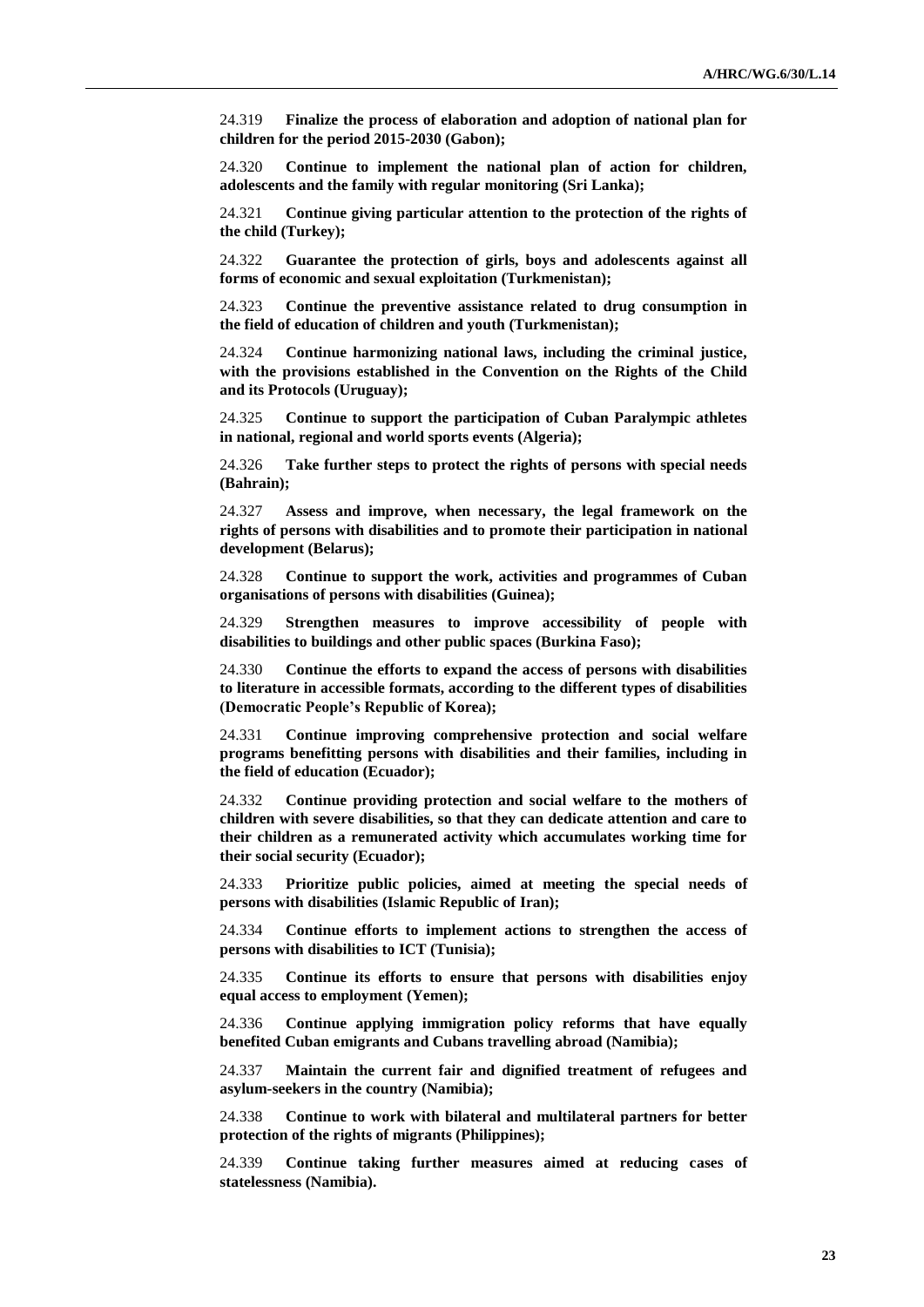**25. All conclusions and/or recommendations contained in the present report reflect the position of the submitting State(s) and/or the State under review. They should not be construed as endorsed by the Working Group as a whole.**